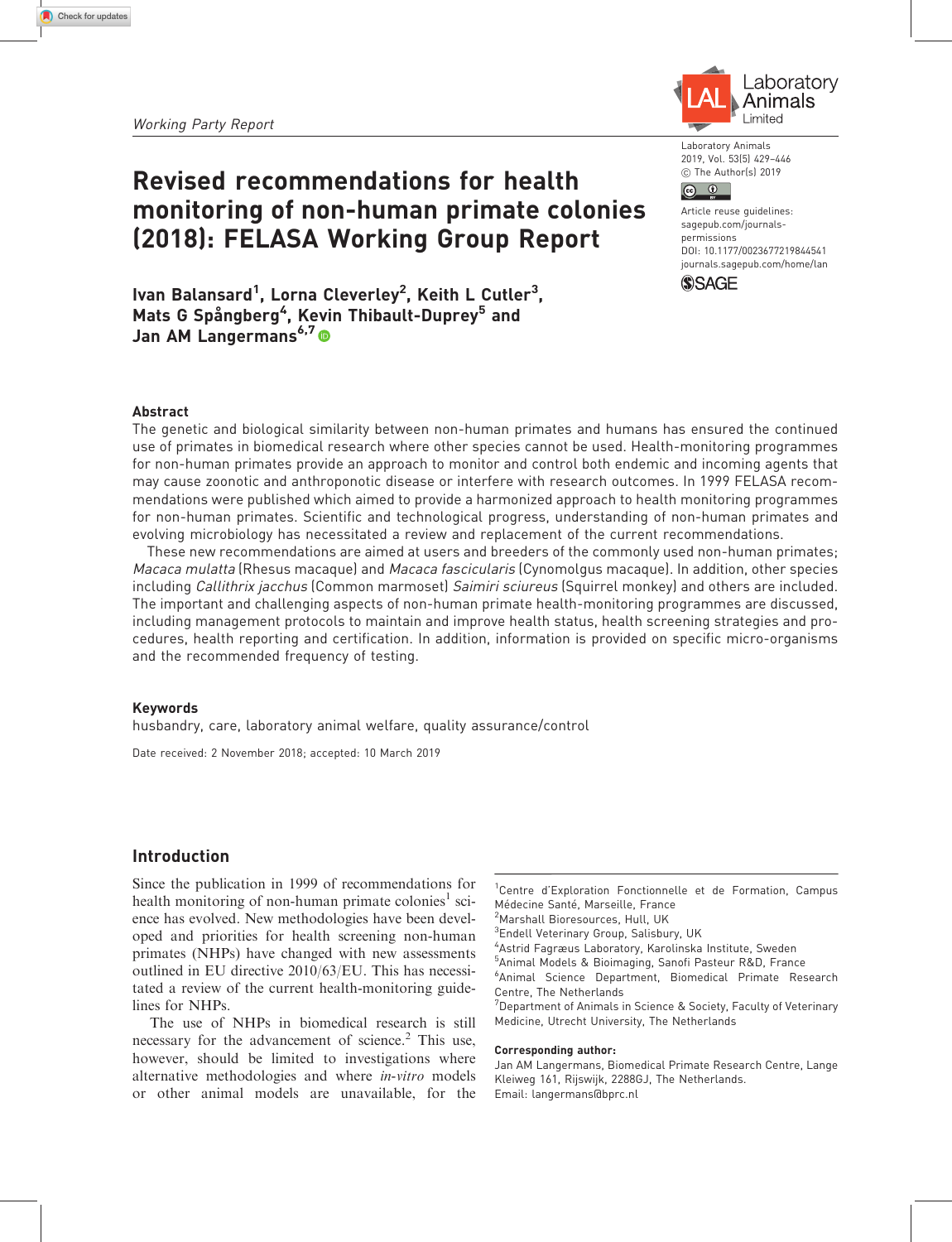preservation of the respective NHP species and in essential areas of biomedical research with a high probability of achieving benefit for human health.

The source of NHPs in biomedical research is not limited to European breeding colonies, although it is now effectively limited to purpose-bred animals. In EU member states, only NHPs that are offspring of animals that have been bred in captivity  $(F2/F2 + gen$ eration bred) will be permitted to be used after 10 November, 2022. Monitoring the health and improving the welfare of these animals at all stages, in both the source breeding colonies and in the research centres through a harmonized approach to husbandry and health monitoring, will ensure the suitability of NHPs in quality-driven research. In addition, since many pathogens have the ability to infect and cause disease in NHPs and also infect and cause disease in humans, this harmonized approach will also assist in reducing the risk of zoonosis to animal handlers and conversely anthroponotic infections in animals.

In contrast to many other commonly-used laboratory animal species NHPs pose considerable challenges when trying to establish and manage health status. They are complex and mostly large animals which must be co-housed in compatible social groups in an enriched environment. Gestation and time to weaning is prolonged and the reproductive rate is generally slow compared with other laboratory species. In addition, the importance of appropriate behavioural management and socialization is being increasingly recognized in the maintenance of non-human primate health and welfare, requiring the consideration of human health in addition to animal health.

All NHPs supplied for use in biomedical research should be of known health status, particularly with respect to major zoonotic pathogens such as Cercopithecine herpesvirus 1 (Herpes simiae, Herpes B virus) and *Mycobacterium tuberculosis*.<sup>3–5</sup> When supplied, they must be accompanied by a relevant lifetime veterinary history and a health declaration detailing all health screening carried out including when it was carried out, the name/details of the laboratory performing the testing and the methodology employed.

## **Definitions**

Microbiological unit: the microbiological unit is considered as the frame for health monitoring. It is possible for the microbiological unit to be a single animal but in the context of an NHP this is considered unlikely. More likely is the group of animals occupying a room, a set of rooms or a defined area which may be complicated by access to an external environment or by being serviced by the same plant or staff as other groups of animals which may link the groups in a microbiological sense. Identification of the microbiological unit is key to health monitoring and management.

Pathogenic agent: an infectious or parasitic agent capable of causing clinical disease and possibly mortality in immunocompetent animals.

Opportunistic agent: an agent which may be present within the animal's environment or as part of the normal commensal flora without causing clinical disease but may become pathogenic in certain pathological conditions. Opportunist organisms may act synergistically with other infectious agents or in situations when immune status is compromised.

Interfering agent: an agent which may or may not have any pathogenic or opportunistic capacity but which has the potential to interfere with scientific aims.

Zoonotic agent: a pathogen which is naturally transmitted between vertebrate animals and man.

Anthroponotic agent: a pathogen which may be transmitted from man to animals.

# Management protocols to maintain or improve health status

The health status of any group of animals is determined by various factors interacting to exert influence, with the most significant challenge provided by exposure to infectious microorganisms. Maintaining an established health status within a colony depends on eliminating challenges from non-endemic infectious agents entering the colony and reducing the level of challenges from endemic infectious agents. The consequence of these challenges is determined by the immune status of individual animals and the exposed population as a whole. There are both direct and indirect influences exerted on the immune system associated with environmental conditions and management practices.

In order to maintain physical and mental health it is important to reduce the potential for stress or distress as these factors are known to have a negative effect on immune function. These effects can be minimized by providing an appropriate and hygienic environment together with the supply of a wholesome and balanced diet. The importance of manipulation, handling and socialization to avoid stress is also an important consideration.

Minimizing the level of challenge from endemic and non-endemic infectious agents should include separation of clinically unwell animals from the colony. Where possible, sick animals should be separated from the group for treatment to allow recovery and improve immune function.

## Endemic infections

In order to improve the health status of a colony, sources of endemic infection should be identified and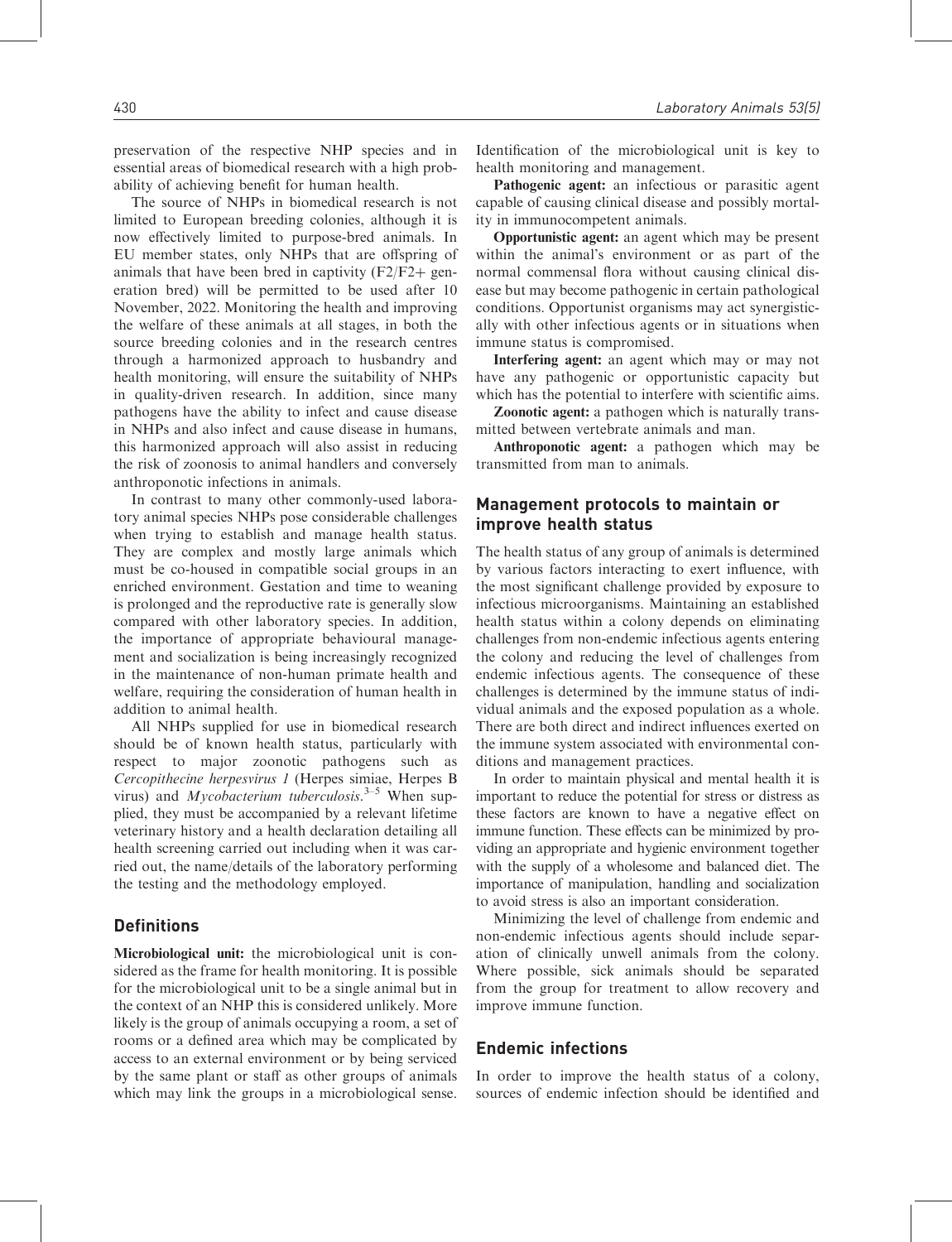action taken to reduce or prevent the transmission of the infectious agent to other non-infected animals. Maintaining the highest possible standards of hygiene and the immediate isolation of infected animals are important, but it is also important to implement appropriate health screening protocols to identify infected animals and determine appropriate action. In such situations, it is vital that realistic goals are set, and that the limitations of the available technology, including reliable animal identification and sensitivity and specificity of laboratory-testing technology are recognized and understood.

## Non-endemic infections

The greatest challenge from non-endemic infectious agents for any group of animals of any species, is likely to be as a result of the introduction of additional animals into a colony. If this is necessary, biosecurity precautions to prevent the inadvertent introduction of infectious agents must be carefully considered and implemented. This should include a detailed examination of the health status of the natal group and group of origin of the animal(s) in question and a period of quarantine. The duration of quarantine will depend on the particular pathogens of interest. During quarantine, clinical samples should be collected for appropriate laboratory testing and appropriate prophylactic or preventative medication given, or vaccination carried out as appropriate.<sup>6</sup>

Vaccination can be an important component of disease-control programmes to minimize the transmission of non-endemic infections in a colony, for example, some animal facilities have chosen to immunize their macaques with measles vaccine. The limitations associated with vaccination should be considered. Vaccination can, for example, reduce the prevalence or severity of a disease but may not prevent infection in animals who are unable to sero-convert. In addition, vaccination may mask an infection, resulting in the delay of treatment and promoting dissemination to unvaccinated subjects. Health-monitoring programmes can be hampered because serological analysis to determine presence or absence of disease is not easily achieved in vaccinated primates for the vaccinated agent. However, to some extent this can be overcome by using direct detection methods such as polymerase chain reaction (PCR).

A significant risk factor associated with disease transmission to NHPs is presented by wildlife, particularly rodents, insects and birds. A vector-control programme should be in place to reduce transmission risk. Animal handlers also present a significant risk as many organisms associated with human disease are also able to infect NHPs. Food may also present a risk, for example fresh fruit and vegetables can serve as vehicles of transmission.

#### Health-screening strategies and protocols

Health screening at its most basic level starts with close observation of every primate by experienced staff at an appropriate frequency (at least daily). This should also include periodic clinical examination by a veterinary surgeon familiar with the species in question. Ill health often first presents as behavioural changes before clinical signs of disease become apparent. Behavioural changes including inactivity, hiding away, changes in eating or drinking, crouching and scratching excessively can be primary indicators of ill health. For example, tuberculosis in macacques may present as under-eating and weight loss without any clinical signs. Unexplained behavioural changes and clinical signs should be investigated further to establish the cause, but it must be considered that NHPs often mask signs of pain and it may be difficult to identify affected NHPs by behavioural changes.

Post-mortem examination of animals who die unexpectedly or are euthanized, either as a planned action or as an emergency procedure, also provide valuable information about the health status of individuals and their colony.

The most common understanding of health monitoring is the collection of samples of blood or faeces. When designing a health-screening programme the following factors should be considered:

- . What sample types should be collected: blood, faeces, swabs, tissues?
- . How many animals should be sampled?
- . Which animals should be sampled?
- . How frequently should the animals be sampled?
- . Which type of analysis is appropriate: PCR, serology, culture, microscopy?

The answers to these questions depend on various factors including what is understood about the biology and epidemiology of the organism of interest.

Consideration should also be given to the aim of screening. Health screening may be used to confirm a negative colony, to determine the presence of an infectious agent or to determine the prevalence of an endemic agent. Understanding whether the host's immune response to challenge an infection will eliminate the infectious agent without persistent, latent or chronic carrier status is also important (Table 1A–1C).

To establish prior challenge from an infectious agent amongst a group of animals, a single positive antibody ELISA (enzyme-linked immunosorbent assay)-test result can do this, but the agent may no longer be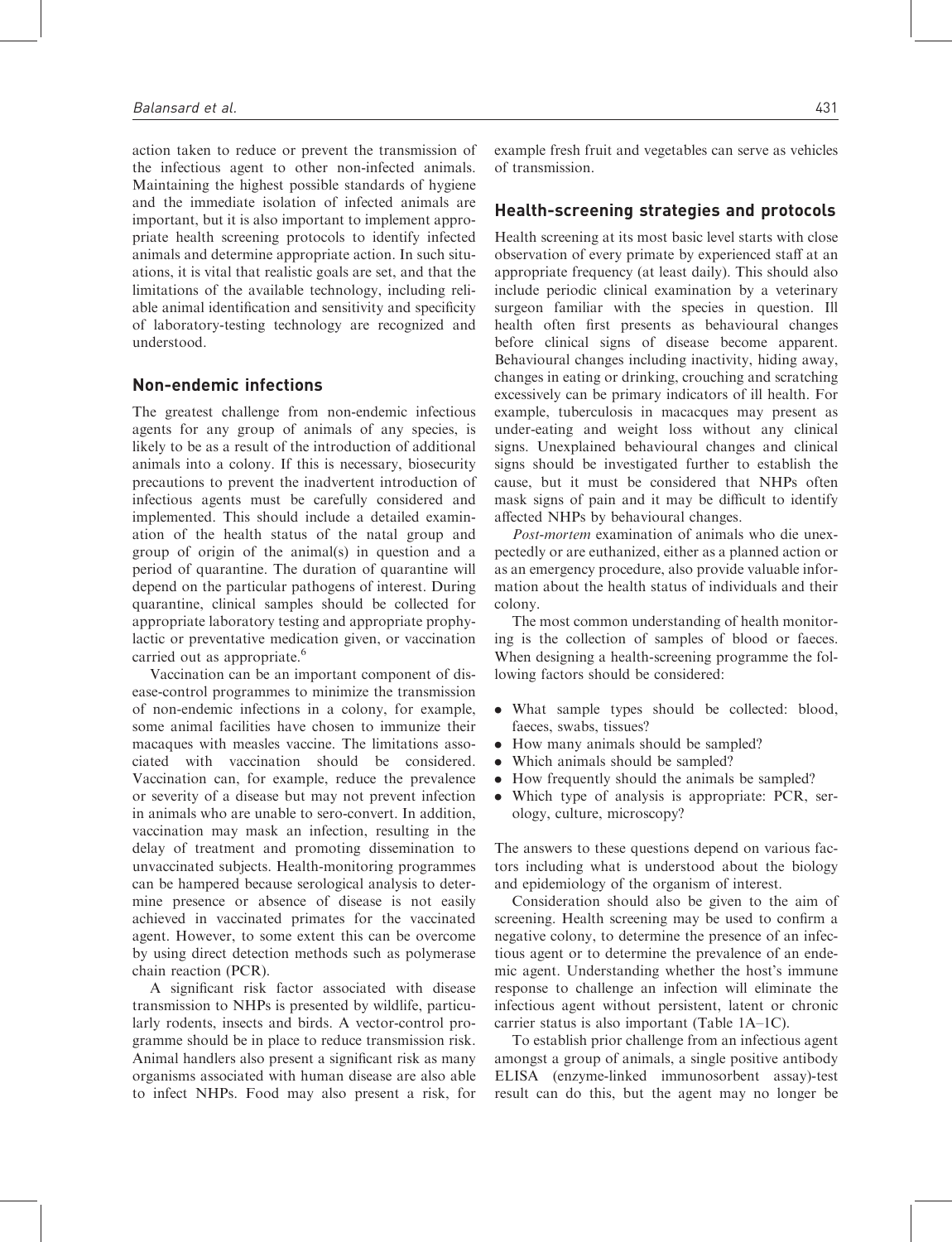|                                                               | At<br>arrival         | At least<br>annually |
|---------------------------------------------------------------|-----------------------|----------------------|
| Viruses                                                       |                       |                      |
| Rabies, Lyssavirus (a, b)                                     | X                     |                      |
| B virus (Herpesvirus simiae,<br>Cercopithecine herpesvirus 1) | x                     | $x$ (b)              |
| Filoviruses (Ebola-Reston)                                    | $x$ (c)               |                      |
| Measles, Morbillivirus                                        | $x$ $\lceil d \rceil$ | $x$ $(d')$           |
| Retroviruses (SIV, STLV, SRV) (e)                             | X                     |                      |
| <b>Bacteria</b>                                               |                       |                      |
| Mycobacterium                                                 | X                     | x(f)                 |
| – africanum                                                   |                       |                      |
| - hovis                                                       |                       |                      |
| - tuberculosis                                                |                       |                      |
| Salmonella spp.                                               | X                     | x                    |
| - typhimurium                                                 |                       |                      |
| - enteritidis                                                 |                       |                      |
| Shigella spp.                                                 | X                     | x                    |
| Yersinia                                                      | X                     | X                    |
| – pseudotuberculosis                                          |                       |                      |
| - enterocolitica                                              |                       |                      |
| Parasites                                                     |                       |                      |
| Entamoeba histolytica                                         | X                     | x                    |
| Giardia spp.                                                  | x                     | x                    |
| All Helminths including                                       | x                     | X                    |
| - Strongyloides stercoralis                                   |                       |                      |
| - Trichuris                                                   |                       |                      |
| - Echinococcus<br>multilocularis (q)                          |                       |                      |

Table 1a. Recommended infectious agents to monitor and frequencies of monitoring for laboratory macaques.

Table 1b. Recommended infectious agents to monitor and frequencies of monitoring for laboratory baboons.

|                                      | At<br>arrival | At least<br>annually |
|--------------------------------------|---------------|----------------------|
| Viruses                              |               |                      |
| Rabies, Lyssavirus (a, b)            | x             |                      |
| Retroviruses (SIV, STLV, SRV) (b, c) | x             |                      |
| Bacteria                             |               |                      |
| Mycobacterium                        | x             | x (d)                |
| – africanum                          |               |                      |
| - bovis                              |               |                      |
| <i>– tuberculosis</i>                |               |                      |
| Salmonella spp.                      | X             | X                    |
| - typhimurium                        |               |                      |
| – enteritidis                        |               |                      |
| Shigella spp.                        | x             | X                    |
| Yersinia                             | x             | X                    |
| – pseudotuberculosis                 |               |                      |
| <i>– enterocolitica</i>              |               |                      |
| Parasites                            |               | X                    |
| Entamoeba histolytica                | x             | X                    |
| Giardia spp.                         | x             | X                    |
| All Helminths including              | x             | x                    |
| - Strongyloides stercoralis          |               |                      |
| - Trichuris                          |               |                      |
| – Echinococcus multilocularis (e)    |               |                      |

(a) In endemic countries, vaccination could be considered.

(b) Except for animals from virus-free closed colonies.

(c) It may be necessary to renew this test as a negative result is not always predictive for retroviruses.

(d) In case of closed colonies bred in Europe, and under vet supervision, TB management can be alleviated by checking less often or only on a representative sample of the population.

(e) only in outdoor facilities, in endemic areas.

Other infectious agents will be added if necessary considering the national regulation, the origin of the animals, the type of research protocol to be performed and the risk assessment.

If testing is used to determine prevalence, it may be sufficient to sample and test a proportion of the animals in the group of interest.

It is important that sampling is representative, testing appropriate animals (e.g. by age or gender) and the number of animals to be tested must be determined using valid statistical methods (Table 2).

Understanding the epidemiology, and particularly the rate of transmission between individuals, of the infectious agent under consideration is essential. An understanding of epidemiology for each agent will also influence frequency of sampling and testing. For example, understanding that organisms may be intermittently shed is particularly pertinent when screening animals for the presence of enteric pathogens, for

(a) In endemic countries, vaccination should be considered.

(b) Except for countries which are officially free from this disease and for closed colonies with NHP coming from these countries. (c) Only for cynomolgus coming from Philippines.

(d) Except if vaccinated (d') can be usefull in outdoor facilities (contact with humans).

(e) It may be necessary to repeat this test as a negative result is not always predictive for retroviruses.

(f) In case of closed colonies bred in Europe, and under vet supervision, TB management can be alleviated by checking less often or only on a representative sample of the population.

(g) only in outdoor facilities, in endemic areas.

Other infectious agents will be added if necessary considering the national regulation, the origin of the animals, the type of research protocol to be performed and the risk assessment.

present. If determining that a colony is negative for a particular agent, then demonstrating that every animal within the group of interest remains seronegative even on multiple occasions may not be sufficient. Seronegative latent carriers may exist in which case additional testing may be required, for example PCR.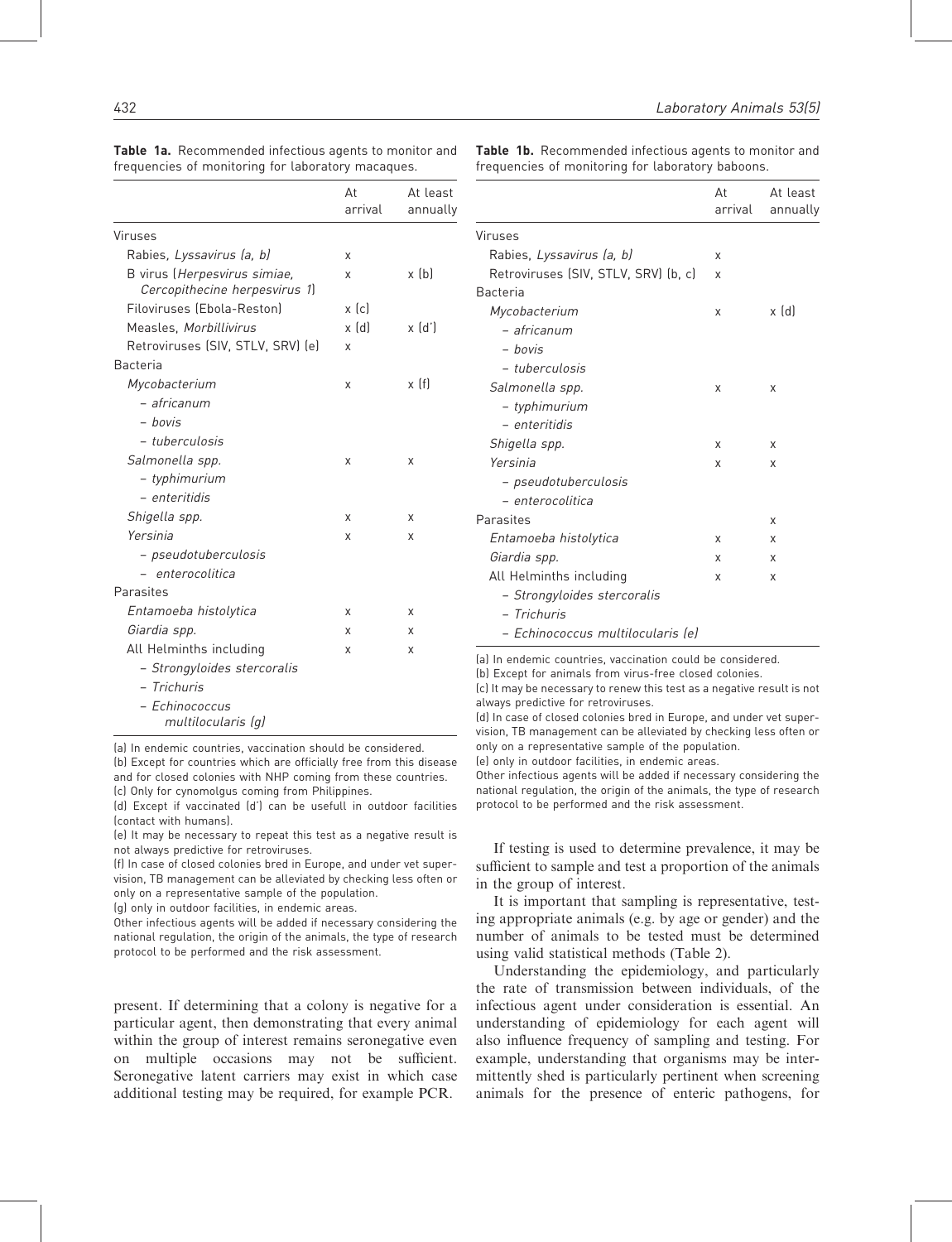|                                      | At<br>arrival | At least<br>annually |
|--------------------------------------|---------------|----------------------|
| Viruses                              |               |                      |
| Rabies, Lyssavirus (a, b)            | x             |                      |
| Bacteria                             |               |                      |
| Mycobacterium                        | X             |                      |
| - africanum                          |               |                      |
| - bovis                              |               |                      |
| <i>- tuberculosis</i>                |               |                      |
| Salmonella spp.                      | X             | X                    |
| - typhimurium                        |               |                      |
| - enteritidis                        |               |                      |
| Shigella spp.                        | х             | X                    |
| Yersinia spp.                        | x             | X                    |
| - pseudotuberculosis                 |               |                      |
| - enterocolitica                     |               |                      |
| Parasites                            |               | X                    |
| Entamoeba histolytica                | x             | X                    |
| Giardia spp.                         | x             | X                    |
| All Helminths including              | x             | X                    |
| - Strongyloides stercoralis          |               |                      |
| - Trichuris                          |               |                      |
| - Echinococcus<br>multilocularis (c) |               |                      |

Table 1c. Recommended infectious agents to monitor and frequencies of monitoring for laboratory New World Monkeys (Saimiri sciureus, Callithrix jacchus).

(a) In endemic countries, vaccination could be considered.

(b) Except for NHP from countries which are officially free from this disease.

(c) only in outdoor facilities, in endemic areas.

Other infectious agents will be added if necessary considering the national regulation, the origin of the animals, the type of research protocol to be performed and the risk assessment.

example, the collection of rectal swabs for culture on a single occasion or daily on three consecutive days.

Consideration should be given to the possible limitations of the laboratory-testing technology and methods employed in health screening (Table 3). Sensitivity and specificity are functions of the testing technology and define the ability of a test to truly identify status. Each of these can be altered, to some extent, usually at the expense of the other, depending on what is required to truly define status, by altering cut-off values. This may be done, for example, if there is a desire to eradicate an infectious agent from a group of animals rather than when monitoring prevalence. Predictive value, rather than being a function of the test, is a function of the prevalence of an agent within a population; a high prevalence confers a high positive predictive value (a positive result is likely to be correct) but a low prevalence confers a low positive predictive value (a positive result becomes more likely to be a 'false' positive as the prevalence decreases). When testing to assess prevalence, an understanding of predictive value is required to determine the number of animals that should be sampled within a population.

# Health-monitoring reports and certification

Standardization of health-monitoring reports and certification is important to prevent confusion. In order for a realistic risk assessment, reports and certificates should provide clarity about whether they relate only to the animals identified on the report, or if they relate to the source of those animals. Test-negative animals sourced from a colony in which the infectious agent of interest is endemic should be regarded as a higher risk than testnegative animals from a test-negative source.

The report or certificate should also provide information about the laboratory performing the testing with regard to their accreditation and quality assurance. Reports should provide information about the methods employed including published sensitivity and specificity data where possible. If reporting or certification relates to groups of animals, the numbers of animals sampled and tested relative to the population of the group, the frequency of testing and how these are selected should also be reported, in order to assess the confidence that can be placed in the conclusions drawn from the results.

All facilities that breed or house NHPs for biomedical research should implement risk-based programmes for the detection and control of potential pathogens and other agents of interest. Where appropriate these should be aimed at the eradication of the agent in question, or prevent its introduction, to ensure the health of animals and staff and also to prevent compromise to research programmes. It must be accepted, however, that the aim of eliminating all infectious agents from colonies of NHPs may not be a realistic goal nor, in fact, desirable.

#### Infectious agents of importance

This paper considers the species of NHPs most commonly used in biomedical research: Macaca mulatta (Rhesus macaque) and Macaca fascicularis (Cynomolgus macaque). Additional comments relevant to Callithrix jacchus (Common marmoset), Saimiri sciureus (Squirrel monkey), Chlorocebus aethiops (Vervet monkey) and Papio sp. (Baboons) are included where species specific examples or discussion is considered necessary.

The organisms of importance discussed are limited to the major pathogenic, zoonotic and interfering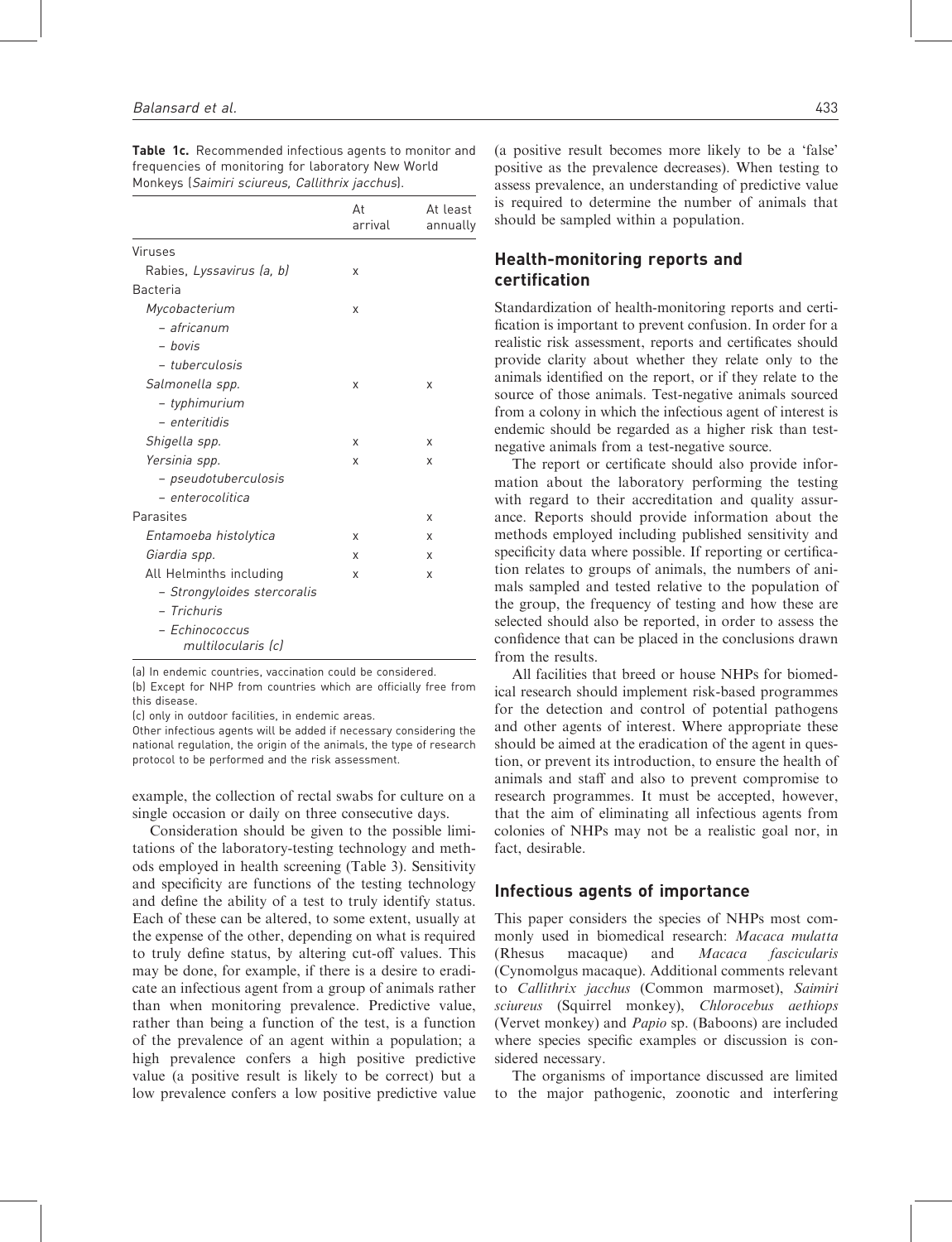|          |          |          |            | Table 2. Interpretation considerations of standard screening methods used in Animal Health Monitoring.                                |
|----------|----------|----------|------------|---------------------------------------------------------------------------------------------------------------------------------------|
| Serology | PCR      | Culture  | Microscopy | Interpretation                                                                                                                        |
| Positive | Negative |          |            | May indicate a previous infection that has now resolved and the organism is no longer<br>being shed                                   |
|          |          |          |            | Can be a result of cross-reactivity of antigens used in the serology assay. Confirm assay<br>specificity                              |
|          |          |          |            | The sampling protocol may not be sufficient to detect organisms of low prevalence                                                     |
| Negative | Positive |          |            | May indicate that the infection is at a early stage prior to seroconversion.                                                          |
|          |          |          |            | PCR specificity is dtermined by the specificity of the primers/probes used. Confirm spe-<br>cificity of the assay.                    |
|          |          |          |            | Repeat testing after 2-3 weeks to allow seroconversion time                                                                           |
|          | Negative | Positive |            | A culture positive result should also give a positive PCR result as both methods rely on a<br>direct detection.                       |
|          |          |          |            | A delay in collecting the PCR sample may result in a sample being taken after the infection<br>has resolved giving a negative result. |
|          |          |          |            | The organism of interest may be intermittently shed and was not present in the PCR<br>sample                                          |
|          |          |          |            | Misidentification by culture or the specificity of the primer/probe is inappropriate.                                                 |
|          |          |          |            | Repeat Culture and refer for full identification to a refernce laboratory.                                                            |
|          | Positive | Negative |            | PCR has greater sensitivity than culture methods and will detect positives at an earlier<br>stage of infection.                       |
|          |          |          |            | PCR specificity is determined by the specificity of the primers/probes used. Confirm<br>specificity of the assay.                     |
|          | Negative |          | Positive   | The organism may be intermittently shed and was not present in the PCR sample                                                         |
|          |          |          |            | Misidentification by microscopy or the specificity of the primer/probe is inappropriate.                                              |
|          |          |          |            | Repeat microscopy and refer for full identification to a refernce laboratory                                                          |
|          | Positive |          | Negative   | PCR has greater sensitivity than microscopy methods and will detect positives at an earlier<br>stage of infection.                    |
|          |          |          |            | PCR specificity is determined by the specificity of the primers/probes used. Confirm<br>specificity of the assay.                     |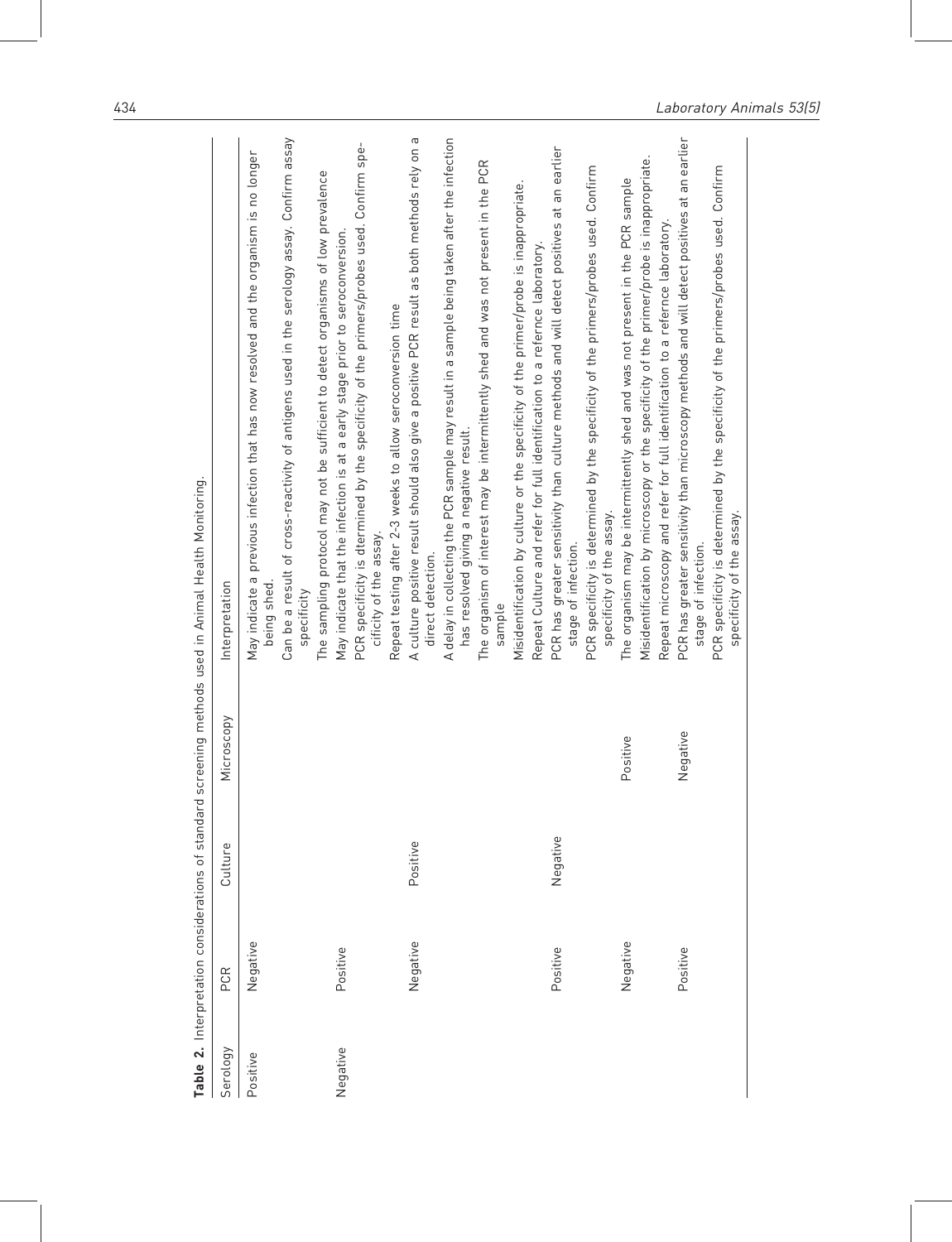| Organisms                                                                 | Tests Available                       | Limitations                                                                        | Purpose                                                                 | Action to be Taken                                                                                                        |
|---------------------------------------------------------------------------|---------------------------------------|------------------------------------------------------------------------------------|-------------------------------------------------------------------------|---------------------------------------------------------------------------------------------------------------------------|
| $\mathbf m$<br>Herpesvirus simiae Herpes<br>Cercopithecine Herpesvirus 1, | Serology                              | Does not detect latent Virus                                                       | Quarantine Screening                                                    | Take action to protect staff from<br>Separate positive animal from<br>non-infected animals.<br>this severe zoonosis       |
|                                                                           | Mutiplex Flurorometric<br>lmmunoassay | Does not detect early disease                                                      | Annual Health Screening                                                 |                                                                                                                           |
|                                                                           | ELISA                                 | Assays may cross reacts with<br>HSV-1. Confirm specificity                         |                                                                         |                                                                                                                           |
|                                                                           | Virus isolation/Culture               | Not widely available. Requires<br>high containment 3 or 4<br>depending on country. | Identify genotype                                                       |                                                                                                                           |
|                                                                           |                                       |                                                                                    | Identify lesions                                                        |                                                                                                                           |
|                                                                           | Polymerase Chain Reaction             |                                                                                    | Confirm negative after animal<br>handler bite                           |                                                                                                                           |
|                                                                           |                                       |                                                                                    | Confirmation of serology positive<br>result                             |                                                                                                                           |
| Simian Immunodeficiency Virus<br>$rac{1}{5}$                              | Serology:                             | Does not detect latent Virus                                                       | Quarantine Screening                                                    | nation to the colony and eval-<br>evaluate the risk of contami-<br>Depending on the retrovirus,<br>uate risk to research. |
| Simian T-cell Lymphotrophic<br>Virus, STLV                                | Mutiplex Flurorometric<br>Immunoassay | Does not detect early disease                                                      |                                                                         |                                                                                                                           |
| Simian type D Retroviruses,<br>SRV(D)                                     | ELISA                                 | 30% non-serocoversion in SRV(D)                                                    |                                                                         |                                                                                                                           |
|                                                                           | Western blotting                      | Not widely available                                                               | Confirmation of serology positive<br>result.                            |                                                                                                                           |
|                                                                           | Polymerase Chain Reaction             | SRV D RT-PCR may be serotype<br>specific ie. gag genes only<br>detect types 1-3.   | Confirmation of serology positive<br>result                             |                                                                                                                           |
|                                                                           |                                       |                                                                                    | Monitor Viral load                                                      |                                                                                                                           |
| Simian Foamy Viruses - SFV<br>(Spumavirus)                                | Serology                              | Does not detect latent Virus                                                       | Quarantine Screening                                                    | Evaluate the risk to research                                                                                             |
|                                                                           | Mutiplex Flurorometric<br>lmmunoassay | Does not detect early disease                                                      | involving maintenance of cell<br>Pre-screening for research<br>cultures |                                                                                                                           |
|                                                                           | ELISA                                 |                                                                                    | and transplant studies.                                                 |                                                                                                                           |
|                                                                           | Western blotting                      | Not widely available                                                               |                                                                         |                                                                                                                           |
|                                                                           | Polymerase Chain Reaction             |                                                                                    | Confirmation of serology positive<br>result                             |                                                                                                                           |
|                                                                           |                                       |                                                                                    |                                                                         | (continued)                                                                                                               |

 $\mathbf{r}^{\mathrm{max}}$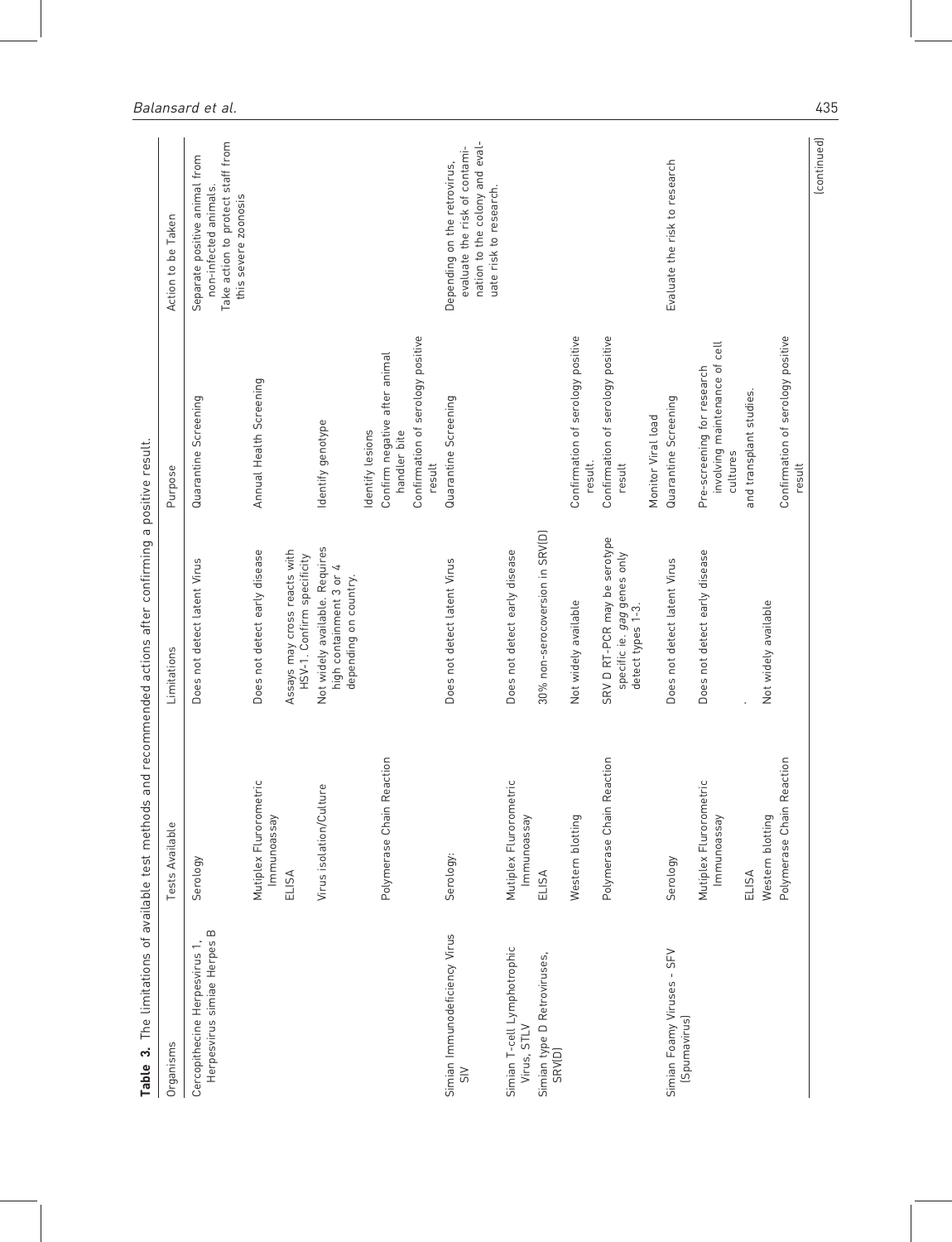| Continued<br>Table 3.                     |                                             |                                           |                                                    |                                                                                                                        |
|-------------------------------------------|---------------------------------------------|-------------------------------------------|----------------------------------------------------|------------------------------------------------------------------------------------------------------------------------|
| Organisms                                 | Tests Available                             | Limitations                               | Purpose                                            | Action to be Taken                                                                                                     |
| Measles (Paramyxovirus-<br>Morbillivirus) | Serology                                    | IgG assays do not detect early<br>disease | Quarantine Screening                               |                                                                                                                        |
|                                           | Mutiplex Fluorometric<br>lmmunoassay        |                                           | Post-vaccination to determine<br>seroconversion    | risks of contamination of the<br>Monitor clinical signs. Evaluate<br>colony and staff. Evaluate<br>impact on research  |
|                                           | Polymerase Chain Reaction<br>ELISA          |                                           | Confirmation of infection<br>Oral swabs and blood. |                                                                                                                        |
| Hepatitis Viruses A, B and C              | Serology                                    | IgG assays do not detect early<br>disease | Quarantine Screening                               | colony and staff. Evaluate risks<br>risks of contamination to the<br>Monitor biochemistry, evaluate<br>on research     |
|                                           | ELISA                                       |                                           | Post vaccination to determine<br>seroconversion    |                                                                                                                        |
|                                           |                                             |                                           | Infection confirmation in unvac-<br>cinated groups |                                                                                                                        |
| Rabies (Rhabdovirus, Lyssavirus)          | Serology                                    |                                           | Quarantine Screening                               |                                                                                                                        |
|                                           | Fluoresent Antibody Virus<br>Neutralisation | Not widely available                      | Post vaccination to determine<br>seroconversion    | infected animals. Take action<br>to protect staff from this<br>Separate animal from non<br>severe zoonosis             |
|                                           | Rapid Fluorescent Focus<br>Inhibition Test  | Not widely available                      |                                                    |                                                                                                                        |
|                                           | ELISA                                       | Does not detect neutralising<br>antibody  |                                                    |                                                                                                                        |
|                                           | Polymerase Chain Reaction                   |                                           | Confirmation of infection                          |                                                                                                                        |
| Monkeypox (Poxvirus -<br>Orthopoxvirus)   | Serology                                    | Does not detect early disease             | Quarantine Screening                               | risks of contamination of the<br>Monitor clinical signs, evaluate<br>colony and staff, Evaluate<br>impact on research. |
|                                           | Polymerase Chain Reaction<br>ELISA<br>MFIA  |                                           |                                                    |                                                                                                                        |
| Filoviruses                               | Serology                                    | Does not detect early disease             | Quarantine Screening                               | infected animals. Take action<br>to protect staff from this<br>Separate snimal from non-                               |
|                                           | Polymerase Chain Reaction                   |                                           |                                                    | severe zoonosis.                                                                                                       |
|                                           |                                             |                                           |                                                    | (continued)                                                                                                            |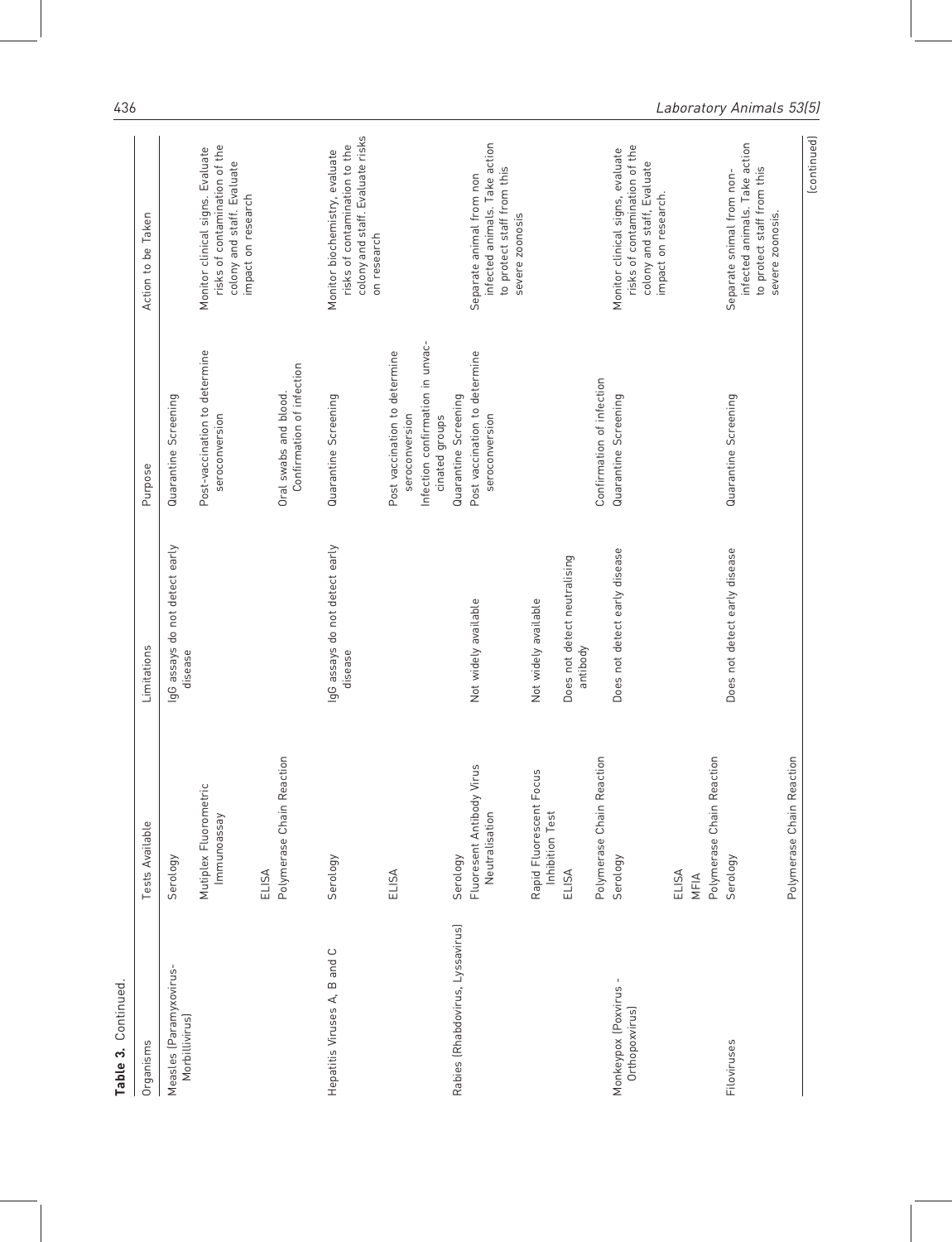| Table 3. Continued                   |                                      |                                                                                               |                                   |                                                                                                                                                       |
|--------------------------------------|--------------------------------------|-----------------------------------------------------------------------------------------------|-----------------------------------|-------------------------------------------------------------------------------------------------------------------------------------------------------|
| Organisms                            | Tests Available                      | Limitations                                                                                   | Purpose                           | Action to be Taken                                                                                                                                    |
| Mycobacteria                         | Tuberculin Skin Test                 | Prone to false positives and false<br>negatives                                               | Quarantine Screening              | actions to protect staff from<br>Separate animal from non-<br>infected aniamsls. Take<br>this severe zoonosis.                                        |
|                                      | Serology                             | Some animals may not<br>seroconvert                                                           | Health Screening                  |                                                                                                                                                       |
|                                      | Mutiplex Fluorometrio<br>ImmunoAssay | Does not detect early infection.                                                              |                                   |                                                                                                                                                       |
|                                      | Culture                              | Slow growing. Culture may take<br>up to 6 weeks. Requires tra-<br>cheal washes.               |                                   |                                                                                                                                                       |
|                                      | Polymerase Chain Reaction            | requiring tracheal washes<br>Difficult specimen collection                                    |                                   |                                                                                                                                                       |
| Enterobacteriacae:                   | Culture                              | Variable sensitivity depending on<br>method                                                   | Quarantine Screening              | impact on research. Treatment<br>Monitor clinical signs. Evaluate<br>colony and staff. Evaluate<br>risks of contamination to<br>if possible.          |
| Salmonella species                   |                                      | Shedding in faeces may be<br>intermittent                                                     | Health Screening                  |                                                                                                                                                       |
| Shigella species<br>Yersinia species |                                      |                                                                                               |                                   |                                                                                                                                                       |
| Campylobacter species                | Culture                              | Shedding in faeces may be<br>intermittent                                                     |                                   | risks of contamination to staff.<br>Monitor clinical signs. Evaluate                                                                                  |
| Leptospira interrogans               | Serology                             | Does not detect early infection                                                               |                                   | impact on research and treat-<br>risks of contamination to the<br>Monitor clinical signs. Evaluate<br>colony and staff. Evaluate<br>ment if possible. |
|                                      | Microscopic Aggultination Test       | Requires paired sera                                                                          |                                   |                                                                                                                                                       |
|                                      | ELISA                                | Cross reactivity between serovars<br>ELISA has poor specificity with<br>high false positives. |                                   |                                                                                                                                                       |
|                                      | Culture                              | Only available in specialist<br>laboratories                                                  |                                   |                                                                                                                                                       |
|                                      | Polymerase Chain Reaction            | More sensitive than MAT but only<br>detects positive during acute<br>phase                    | Confirm serology positive results |                                                                                                                                                       |
| Klebsiella pneumoniae                | Culture                              | Poor sensitivity unless associated<br>with clinical infection                                 |                                   | Monitor clinical signs. Evaluate<br>risks to staff.                                                                                                   |
|                                      | Polymerase Chain Reaction            |                                                                                               |                                   | (continued)                                                                                                                                           |
|                                      |                                      |                                                                                               |                                   |                                                                                                                                                       |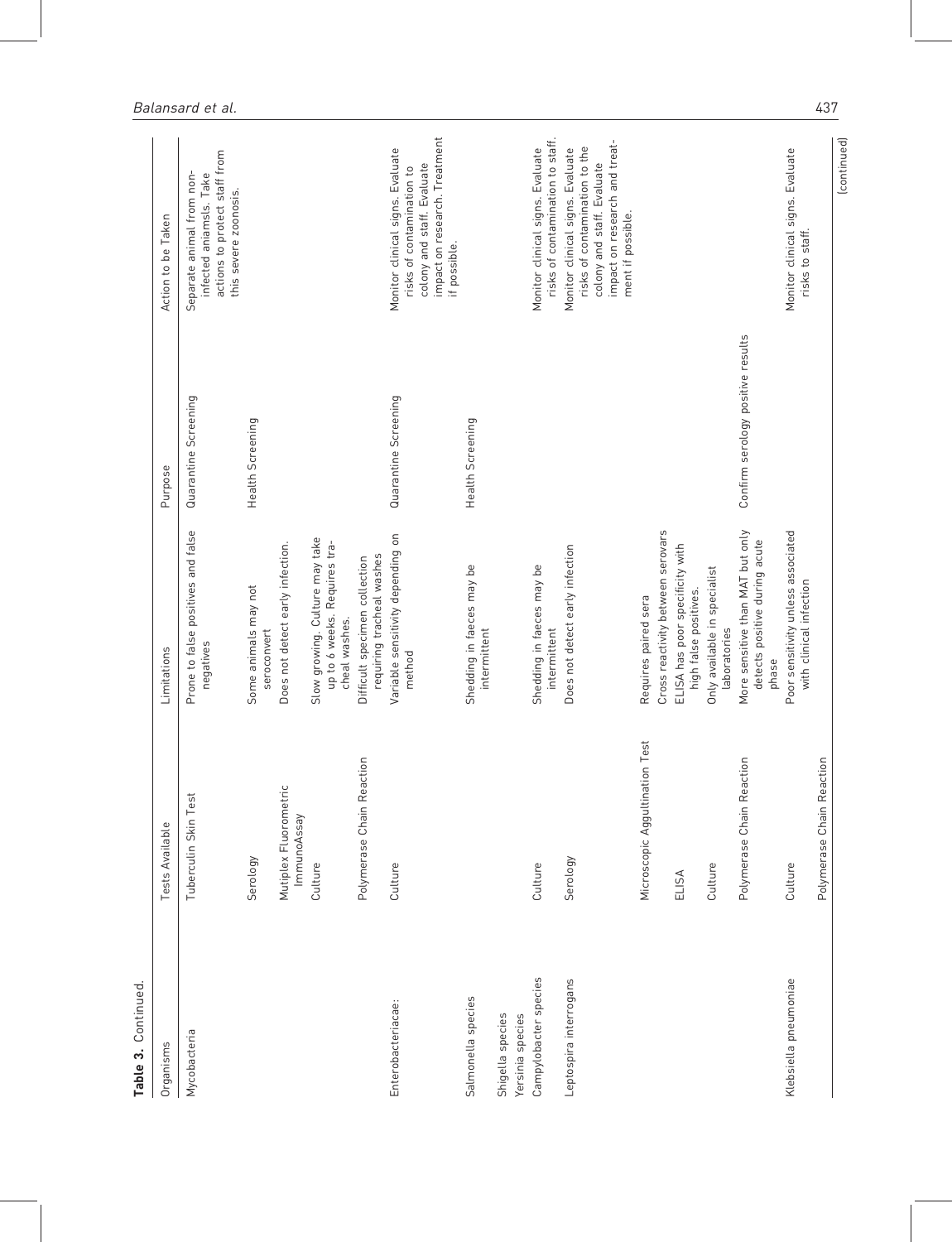| Continued<br>Table 3.     |                                                                                                                                                                |                                                                                          |                                          |                                                                                                                                                      |
|---------------------------|----------------------------------------------------------------------------------------------------------------------------------------------------------------|------------------------------------------------------------------------------------------|------------------------------------------|------------------------------------------------------------------------------------------------------------------------------------------------------|
| Organisms                 | Tests Available                                                                                                                                                | Limitations                                                                              | Purpose                                  | Action to be Taken                                                                                                                                   |
| Burkholderia pseudomallei | Polymerase Chain Reaction<br>Culture                                                                                                                           | Not widely available<br>Poor sensitivity                                                 |                                          | risks of contamination to the<br>Monitor clinical signs. Evaluate<br>colony and staff. Evaluate<br>impact on research<br>Monitor clinical signs      |
| Toxoplasma gondii         | est<br>Sabin -Feldman Dye T<br>Serology<br>ELISA<br>MFIA                                                                                                       | Gold standard - Only available in<br>specialist reference<br>laboratories                |                                          |                                                                                                                                                      |
| Intestinal Protozoa       | Polymerase Chain Reaction<br>Faecal flotation/Microscopy<br>Histopathology                                                                                     |                                                                                          | Quarantine Screening<br>Health Screening | impact on research and treat-<br>risks of contamination to the<br>Monitor clinical signs. Evaluate<br>colony and staff. Evaluate<br>ment if possible |
|                           | Rapid Immunochromatographic<br>Formyl-ether concentration/<br>Polymerase Chain Reaction<br>∢<br>Faecal Antigen test El<br>Histopathology<br>Microscopy<br>test | Variable sensitivity and specificity<br>Poor sensitivity reduced by pool-<br>ing samples |                                          |                                                                                                                                                      |
| Intestinal Helminths      | Faecal flotation/Microscopy                                                                                                                                    |                                                                                          | Quarantine Screening                     | impact on research and treat-<br>risks of contamination to the<br>Monitor clinical signs. Evaluate<br>colony and staff. Evaluate<br>ment if possible |
|                           | Formyl-ether concentration/<br>Polymerase Chain Reaction<br>Microscopy                                                                                         |                                                                                          | Health Screening                         |                                                                                                                                                      |
| Pneumonyssus simicola     | Histopathology                                                                                                                                                 | Post-mortem sampling                                                                     |                                          | risks of contamination to the<br>Monitor clinical signs. Evaluate<br>colony. Evaluate impact on<br>research and treatment if<br>possible.            |
|                           |                                                                                                                                                                |                                                                                          |                                          | (continued)                                                                                                                                          |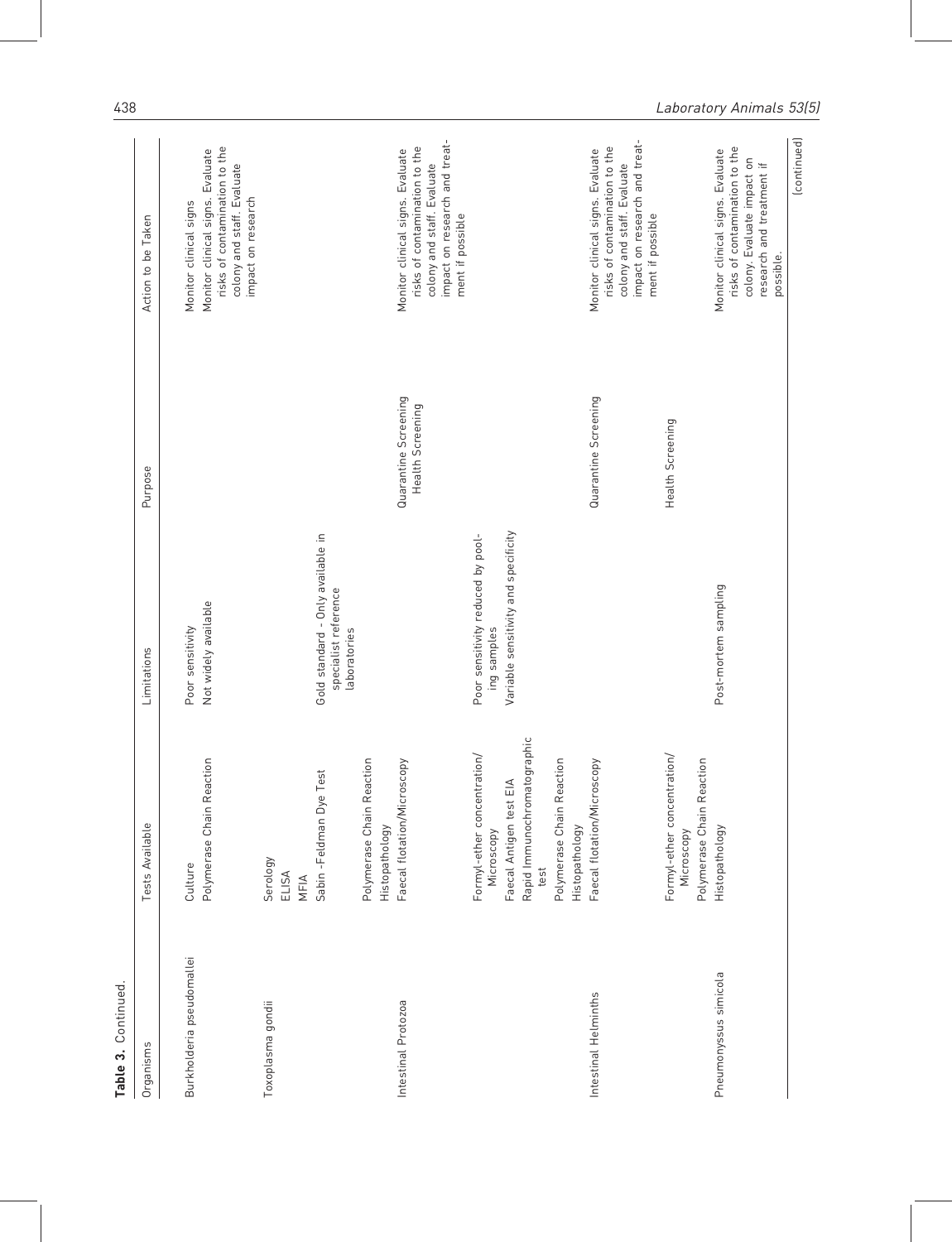| rganisms        | Tests Available | Limitations                               | Purpose              | Action to be Taken                                                                                                                        |
|-----------------|-----------------|-------------------------------------------|----------------------|-------------------------------------------------------------------------------------------------------------------------------------------|
| ctoparasites    | Microscopy      |                                           | Quarantine Screening | risks of contamination to the<br>Monitor clinical signs. Evaluate<br>colony. Evaluate impact on<br>research and treatment if<br>possible. |
| ungal Infection | Culture         | Fungal cultures may take up to 2<br>weeks | Health Screening     | risks of contamination to the<br>Monitor clinical signs. Evaluate<br>colony. Evaluate impact on<br>research and treatment if<br>possible  |

**Table 3. Continued** 

Continued.

agents relevant to NHPs from captive bred sources. In specific circumstances it may be important to consider additional agents depending on, for example, where the facility includes an outdoor environment, where there are particular requirements for the research being undertaken or in rare situations where wild-caught animals may be used.

## Viruses

## Cercopithecine herpesvirus 1, Herpesvirus simiae, Herpes B

Herpes B virus is arguably the most significant zoonotic infection to consider when working with macaques. Human infection is rare but frequently lethal. $7-9$ Herpes B virus has been mainly associated with Asian macaques.<sup>10</sup> However, Herpes B virus has also been reported in a colony of Capuchin monkeys that developed persistent and asymptomatic Herpes B virus infection, while housed in the proximity of Rhesus macaques without direct contact. Other, sometimes fatal, herpes virus infections have been documented in various nonhuman primate species including Cebus apella, Papio sp. and in *Callithrix jacchus*.<sup>11,12</sup>

In macaques, infection is usually transmitted via bites, scratches, sexual contact or contact between saliva and other bodily fluids from an infected animal with defects of the mucous membranes or skin. Vertical transmission can also occur. Viremia is intermittent and does not always coincide with the presence of clinical signs of infection. Clinical signs are predominantly vesicular lesions along the muco-cutaneous junctions and in the oral cavity. Peak seroconversion usually occurs between two and three years of age during adolescence and during the onset of sexual maturity.

Like other herpes viruses, Herpes B virus exhibits latency, particularly within the trigeminal ganglion. This leads to lifelong infection which may remain quiescent for considerable periods. During these periods, antibody titres to the initial infection may decrease to a level below the detection limits of serological assays. Titres may rise again periodically, particularly at times of 'stress' or where there is a possibility of immunosuppression. This suggests that a single negative antibody test result, particularly when only an individual animal is being tested, cannot be relied upon to confirm the absence of infection. Absence of this organism is more reliably detected in group situations following serial testing. However, it should be noted that some animals have developed serological evidence of infection many years after the establishment and maintenance of a closed, entirely seronegative colony. PCR carried out on swabs collected from the buccal cavity may provide additional useful information. A positive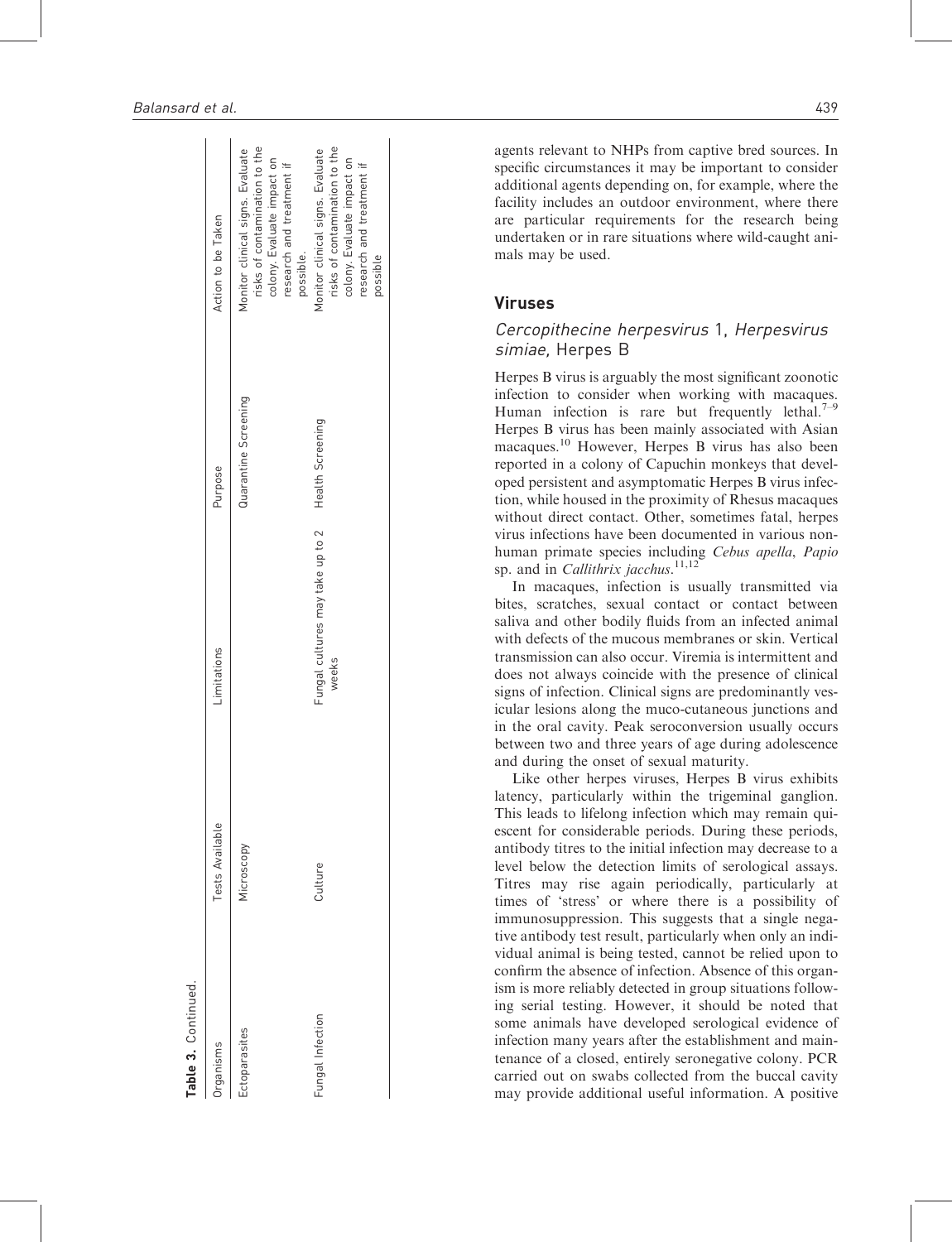result can only be obtained if the animal is viraemic and the virus is being shed at the time of sampling. Direct detection methods such as PCR can be useful to determine the risk of Herpes B virus infection associated with potential exposure to animal handlers, for example after bites or other potential exposure.

## Immunosuppressive retroviruses

Retroviruses are RNA viruses which are characterized by the presence of the enzyme, reverse transcriptase. Reverse transcriptase converts single stranded RNA into double stranded cDNA. In retroviruses, cDNA is integrated into the host-cell genome to make new RNA copies or it remains latent for a period which may be measured in years. During this period latently-infected animals can frequently be antibody negative, therefore sensitivity of this type of testing is limited and a negative serological result does not confirm the absence of infection. Direct methods such as PCR to detect the viral genome is more useful in this regard.

Although infections with these viruses appear to have minor or absent clinical signs in the animals they infect, the immunosuppression associated with them increases the morbidity and mortality associated with other pathogens. These organisms can also have significant adverse effects on immunological research, vaccine efficacy or research involving therapies against other retroviruses

Simian Immunodeficiency Virus (SIV). SIV is common amongst populations of African monkeys including Chlorocebus aethiops and Papio spp. which generally remain as asymptomatic carriers of the infection. SIV is not naturally present in wild populations of Asian macaques. However, these animals can be readily infected with SIV making SIV a useful model of HIV for researchers in this field. The risk of transmission of SIV in macaque colonies other than those involved in HIV research is considered low. Ongoing health screening for this pathogen is considered unnecessary except when animals are being sourced for addition to the colony.

SIV carries the potential for zoonotic infection. However, very few cases of seroconversion in people exposed to this virus have been reported and pathogenicity in humans has yet to be demonstrated.

Simian T-cell Lymphotrophic Virus (STLV). STLV, a c-type member of the oncornavirus subgroup of retroviruses is endemic in Old World NHPs. Three serotypes have been reported with STLV-A being by far the most prevalent, particularly in macaques, but more than 18 different species of Old World NHPs including baboons and African green monkeys have been documented with STLV infections.<sup>13</sup>

STLV is highly T-cell specific. Transmission is primarily by the transfer of semen or cervical secretions during breeding. STLV can also be transmitted via breast milk to infants. Prevalence increases as animals age and become sexually mature.

Seroconversion is slow, often taking as long as six to nine months even in immunocompetent animals. In individuals co-infected with another immunosuppressive retrovirus this may be extended to several years. Although there are reports of aetiological links between STLV infection and malignant lymphomas and lymphoproliferative disease in some primate species, most infected animals remain apparently healthy and asymptomatic albeit with possible deleterious effects on the immune system.

STLV-1 shares between 90 and 95% genetic homology with Human T-cell Lymphotrophic Virus-1 (HTLV-1) (together referred to as PTLVs – Primate T-cell Lymphotrophic Viruses). In humans, HTLV-1 is considered the aetiological agent of adult T-cell leukaemia, lymphoma and the progressive neurological disease Spastic Paresis. Although little has been reported, this homology indicates that there may be potential for STLV-1 to establish infections in man.

Simian type D Retroviruses (SRV(D)). The SRV(D) are a group of closely-related viruses which have been isolated from many species of Asian NHPs including macaques. Different serotypes predominate in the different NHP species. Infection can result in a wide range of clinical manifestations from a subclinical carrier state to rapidly fatal immunosuppressive disease. Direct animal-to-animal contact is the most common route of transmission.

In infected animals SRV(D) can often be demonstrated in a variety of tissues and organs. However, a significant proportion (30%) of infected macaques may remain seronegative when tested for SRV(D) specific antibodies. This must be considered when designing health-screening protocols.

Simian Foamy Viruses (SFV (Spumavirus)). Foamy viruses are highly prevalent in virtually all species of NHPs, approaching 100% prevalence in many populations. They appear to be non-pathogenic but can interfere with studies requiring the growth or maintenance of cell cultures and transplant studies because of their highly cytolytic effects.

# Measles (Paramyxovirus: Morbillivirus)

Measles is a highly infectious paramyxovirus of the genus Morbillivirus. Humans are the natural host for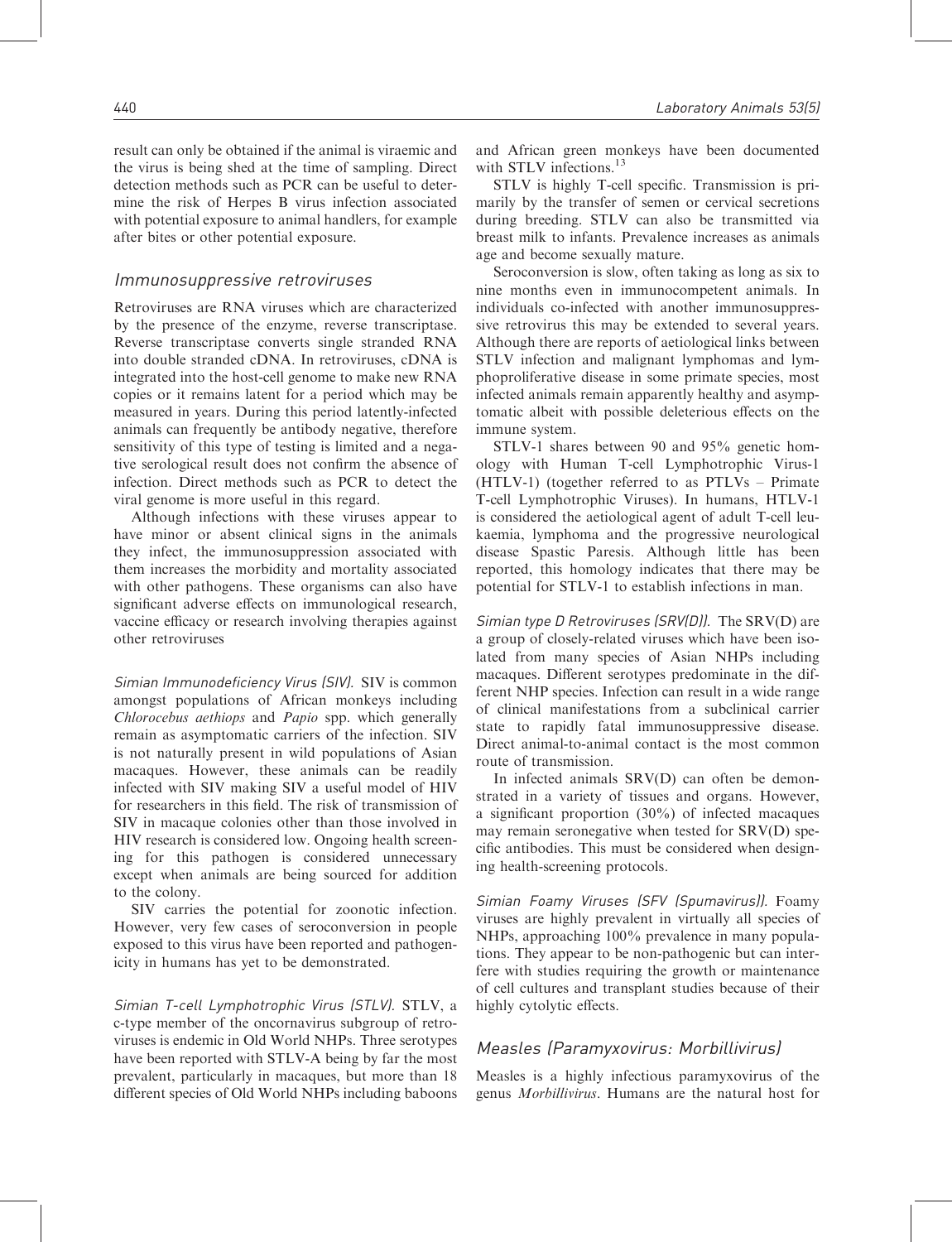this virus, but most non-human primate species, particularly macaques, are susceptible to infection. Infection with measles can have serious consequences including fatality.<sup>14</sup> Measles-virus infections in marmosets can rapidly spread through a colony resulting in high morbidity and mortality.<sup>15</sup>

Measles infections in colonies of NHP are generally the result of transmission from animal-care staff. Transmission occurs via aerosols, although direct contact and fomite transmission may also be possible. Clinical signs in NHP generally appear approximately a week following infection and are similar to those seen in man. The predominant signs being a maculopapular skin rash, conjunctivitis, blepharitis and malaise. Measles is immunosuppressive causing transient humoral and cell-mediated immune dysfunction.

The value of health screening colonies of NHP with respect to measles is debatable. The clinical signs of disease are obvious and positive antibody-test results confirm previous exposure (or vaccination). Alternatively, the possible benefits of introducing a vaccination policy to protect the animals and confirming the animal-care staff are vaccinated, should be considered.

# Hepatitis (Orthohepadnavirus and Picornavirus)

Historically, Hepatitis viruses including Hepatitis A and Hepatitis B, have been considered an infection of humans and the great apes. However, it should be borne in mind that there is now one report which demonstrates that naturally occurring transmissible chronic Hepatitis B virus infections can exist among some wild *Macaca fascicularis* populations.<sup>16</sup> In some countries, Hepatitis B vaccination is routinely carried out on captive NHPs and may be a requirement.

A high seroprevalence to simian Hepatitis A, which may carry the possibility of zoonotic infection, has been reported in non-human primate colonies.<sup>17</sup> Infection is usually via the faecal–oral route, is self-limiting and asymptomatic. Control usually centres on maintaining appropriate environmental hygiene and the use of personal protective equipment by those in contact with the animals or their environment.

# Rabies (Rhabdovirus, Lyssavirus)

In closed colonies of captive-bred NHPs, rabies is not generally of concern. However, a route of transmission is plausible where animals have access to outdoor pens allowing the possibility of interaction with local wildlife.

In some European countries serological testing and/ or vaccination against this zoonotic agent is required for regulatory reasons before animals can be imported from countries or regions where rabies remains endemic.

# Monkeypox (Poxvirus: Orthopoxvirus)

Cases of monkeypox, which is closely related to smallpox in man, have been reported in animals from the African continent.<sup>18</sup> With the exception of animals sourced from areas where infection is endemic, it is not considered necessary to screen for this agent.

## Filoviruses

Historically, cases of infection with Marburg virus and strains of Ebola have been reported within captive colonies of NHPs. Screening for this agent is not considered necessary except in circumstances when animals are sourced from locations where infection is endemic (e.g. Africa) and should be performed during quarantine screening.

New World NHPs, particularly Callithrix jacchus, are well known to have a greater susceptibility to many anthroponotic viral infections than many of the Old World NHPs although there is little evidence for natural transmission of many of these viruses within primate colonies. Outbreaks of Parainfluenza 1 (Sendai-like) virus have, for example, been reported in Common marmosets with a relatively high morbidity but low mortality.<sup>19</sup>

# Bacteria

## Mycobacteria

Opportunistic infection with various 'atypical' Mycobacterial species including M. avium and M. intracellulare, are frequently diagnosed, particularly in immunocompromised non-human primate species. However, the Mycobacterial species of greatest concern, are M. tuberculosis and M. bovis due to their zoonotic and anthroponotic potential. $20,21$  Although largely controlled in captive-bred animals in Europe, these agents remain a significant threat in animals imported from other regions of the world where there are high rates of human infection or where there is potential for the primates to have contact with endemically infected wildlife.

Mycobacterial infections are characterized by a prolonged incubation period with respiratory disease usually becoming the most common clinical manifestation of infection. Systemic dissemination to almost any organ can occur, as well as latency. Treatment is prolonged and is not recommended.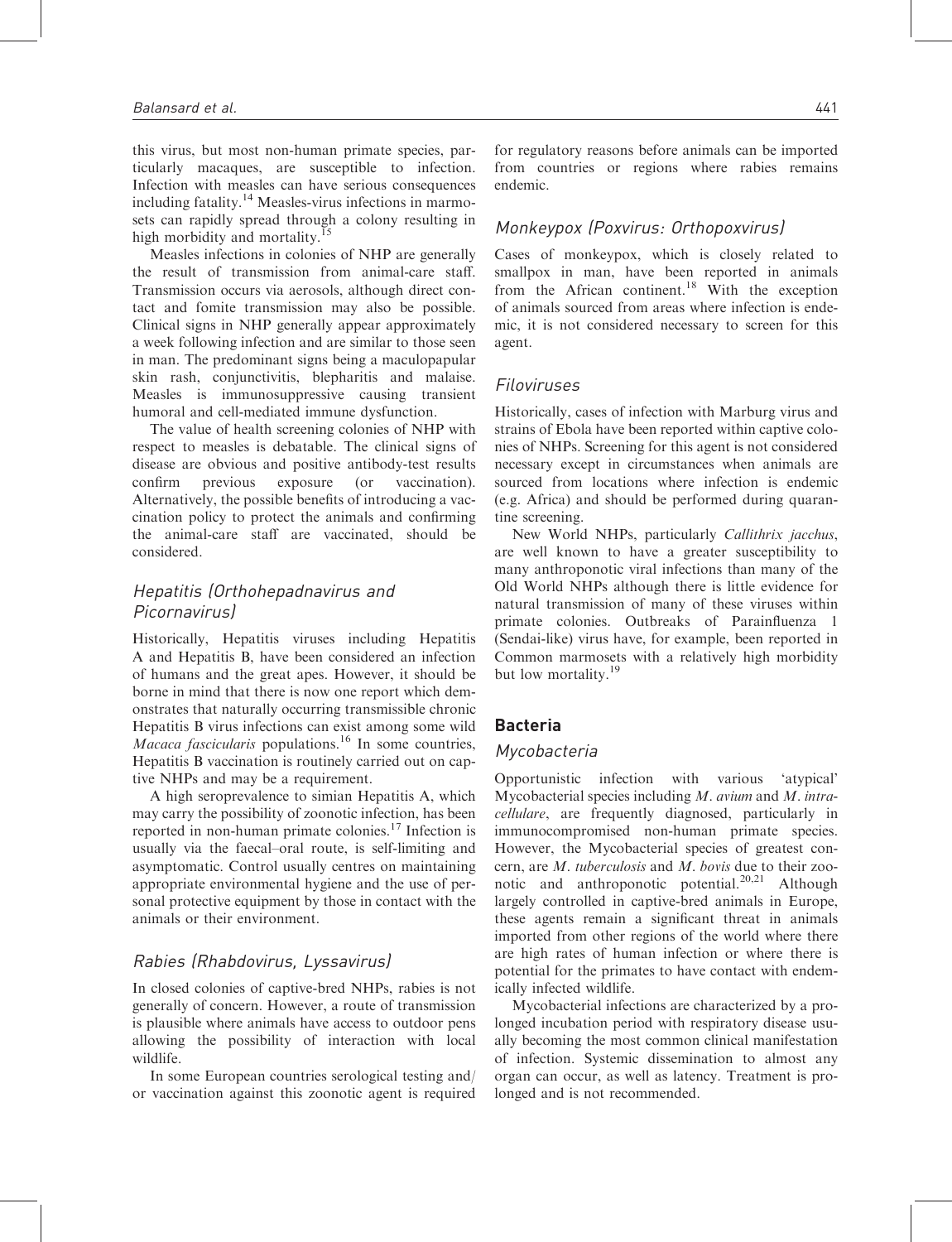Regular health screening of animals and personnel is essential. The frequency of health screening should be determined according to risk and should be carried out on at least an annual basis for all captive NHPs. Screening is commonly based on the tuberculin skin test (TST). In NHPs, the test is performed by injecting either Mammalian Old Tuberculin (MOT) or M. bovis Purified Protein Derivative (PPD) intra-dermally into the skin of the eyelid close to its margin, or the hair-free skin of the abdomen or both. The injection site is monitored at 24, 48 and 72 hours for the development of a delayed hypersensitivity response with the degree of erythema and oedema being categorized on an increasing scale. MOT is generally considered the test reagent of choice due to its enhanced ability to evoke an immune response providing improved test sensitivity. However, this can also result in an unacceptably high proportion of false positive results. PPD may be used when MOT availability in Europe is limited. Consideration must be given to the possibility of false negative results which may occur both very early during the onset of infection or in the advanced stages of infection, if excessive testing leads to anergy or where there is concomitant infection with an immunosuppressive agent.

Given the complexity in diagnosing Mycobacterial infection, all positive TST results should be investigated further to confirm health status. Confirmatory tests which could be considered include:

- . Thoracic radiography, but pulmonary lesions are not specific for tuberculosis and may not be apparent very early in the course of the disease.
- Serological or  $\gamma$ -interferon testing using blood or serum samples. $22-24$
- . Culture or PCR testing for M. tuberculosis or M. bovis which can be carried out on sputum. broncho-alveolar lavage or necropsy samples.

Although Callithrix jacchus is very susceptible to experimentally induced infections with M. tubercu $lossis<sup>25</sup>$  natural Mycobacterial infections in this species appear rare with infrequent reports in the literature.

## Enterobacteriaceae

NHP are frequently asymptomatic carriers of Enterobacteriacae. Enterobacteriacae have the potential to cause disease, particularly in immunocompromised animals, and they also have the potential for zoonotic spread. The bacterial species likely to be of greatest interest include Salmonella sp., Shigella sp., Campylobacter sp. and Yersinia sp.<sup>26–28</sup> Pest control policies for insects, rodents, birds and other wildlife are important biosecurity measures in preventing the transmission of these organisms to NHP colonies. Biosecurity measures should also be in place to prevent anthroponotic transmission.

Salmonellae, including species such as S. typhimurium and S. enteritidis have the potential to cause generalized systemic illness as well as gastro-intestinal disease. In such situations treatment may be warranted. However, in less severe situations this may prolong faecal shedding of the organism or even induce a carrier status. Salmonellosis is a reportable disease in many European countries.

Shigellosis is, in many respects similar to Salmonellosis in NHPs with S. *flexneri* being the most common species isolated.

Yersinia enterocolitica and Y. pseudotuberculosis have both been associated with disease in colonies of NHPs (Y. pestis is not generally considered a risk except possibly in areas where this is endemic in the local rat population). Y. pseudotuberculosis in particular has been associated with severe infections with systemic as well as gastro-intestinal manifestations (including reproductive failure) and high mortality amongst groups of marmosets. Vaccination in such situations should be considered.

Screening for the various potential Enterobacterial pathogens generally relies on microbiological culture. Detecting these organisms particularly when screening apparently healthy populations, can lead to false negative results. This is due to limitations of the currently available methods and intermittent or low-level excretion of these organisms. Detection of Enterobacteriacae can be improved by careful sample selection (faecal samples are generally regarded as preferable to rectal swabs), sampling strategy (collecting a rectal swab for culture daily on three consecutive days) will vastly increase sensitivity compared to collecting a single rectal swab for culture, especially when there is intermittent excretion of the target organism. The use of specific enrichment techniques such as Selenite F broth and Chromogenic agars will also improve the sensitivity of culture. PCR can also be useful to confirm the identity of suspect organisms following culture but may be considered overly sensitive for use directly on faecal samples.

Before embarking on any screening programme for potentially pathogenic Enterobacteria, consideration should be given to any action that may need to be taken should one of the target bacterial species be isolated. This is particularly true if the samples are from animals where clinical signs are absent. Treatment may be considered if prevalence is high, however, although this may prevent or reduce the severity of disease or reduce bacterial shedding, it may also prolong bacterial shedding and induce a carrier state and is unlikely to ever eliminate infection. If treatment is considered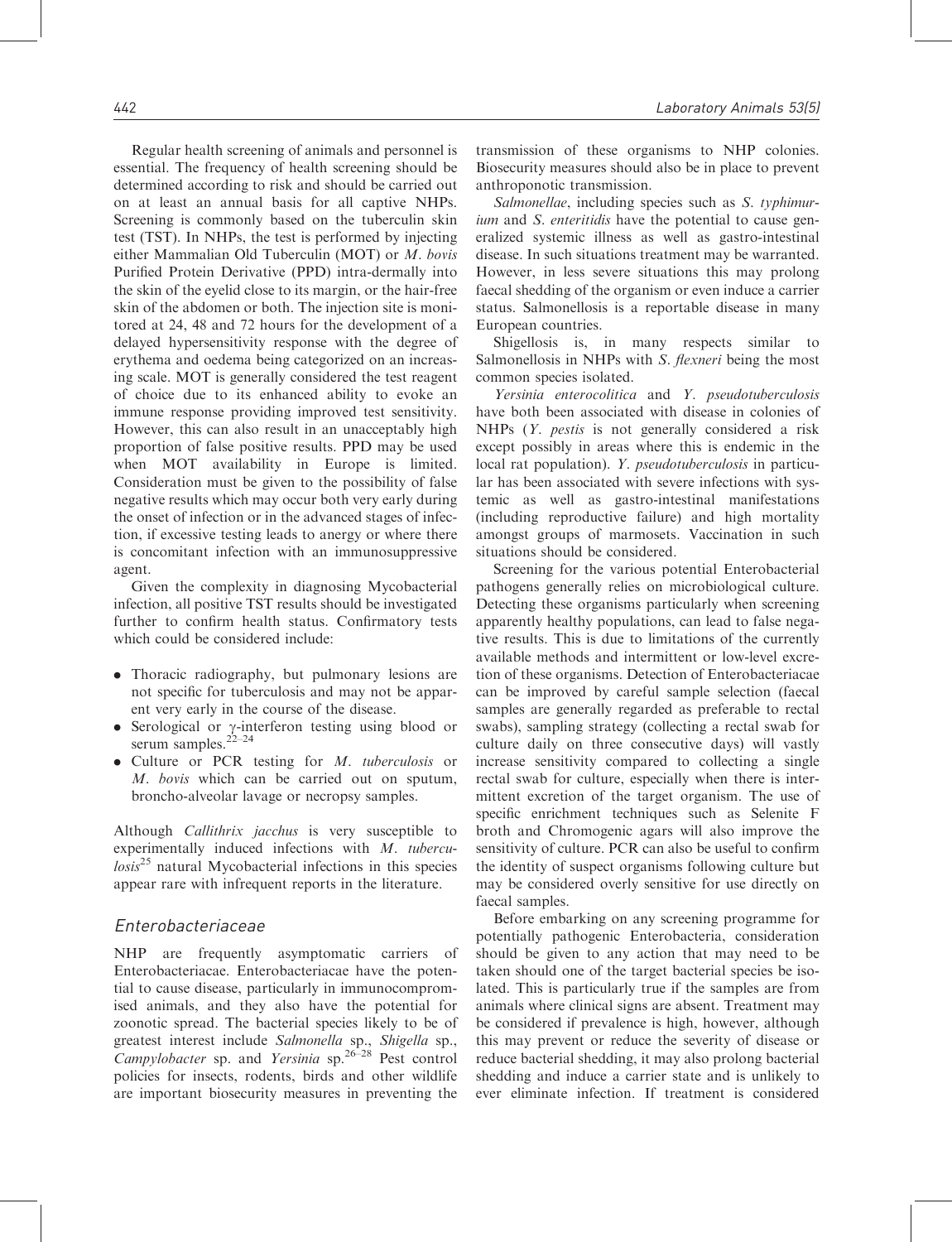necessary, an antibiotic sensitivity test should be performed to choose an effective antibiotic. A careful harm-benefit analysis should be performed when treating a whole population to avoid the development of antibiotic resistance.

## Campylobacteraceae

Many Campylobacter species can be isolated from the faeces of clinically healthy and diseased NHPs. The significance of Campylobacters is debatable and may depend on the bacterial species/strain and the presenting clinical signs. Treatment is not usually recommended unless the clinical signs are severe.

## Leptospira interrogans

Various Leptospiral species can infect NHPs and cause disease, with zoonotic potential, and even death. Screening is recommended when risk is considered highest, in facilities where contact with infected wild rodents and other wildlife cannot be prevented.

## Klebsiella pneumoniae

K. pneumoniae is associated with severe infections with high mortality in marmoset colonies.<sup>29</sup> Infections more often present at three months of age when maternal antibodies decrease and the individual antibody production of the infant is not yet effective.

# Burkholderia (formerly Pseudomonas) pseudomallei

B. pseudomallei is an environmental saprophyte found in sub-tropical and tropical regions of mainly South-East Asia and Australia. In these endemic areas it can easily be isolated from samples of soil and water. Infection resulting in the disease 'melioidosis' (mainly cutaneous lesions) occurs via aerosol transmission or ingestion. Treatment is generally not effective.

Only animals originating from areas in which this disease is endemic are considered at risk and routine health screening is not required in European colonies.

# Protozoal and parasitic infections

#### Toxoplasma gondii

Toxoplasma is only considered a risk where there is access by primates to outdoor enclosures allowing possible contact with infected cats. Clinical disease is more severe in new world primates than old world primates and primary infection may be fatal. Toxoplasma has zoonotic potential.

## Intestinal protozoal parasites

This includes Entamoeba histolytica (E. coli and E. dispar are considered non-pathogenic), Balantidium coli and Giardia sp. In low numbers these organisms can be considered part of the normal gut flora, causing no adverse effect but in higher numbers, particularly in immunocompromised individuals intermittent to severe diarrhoea or dysentery may be seen. $30,31$  Intestinal protozoal parasites of NHPs carry the risk of zoonotic infection.

In apparently healthy animals treatment is not usually required or recommended but in debilitated animals treatment with metronidazole can be effective.

Cryptosporidium parvum infections can occasionally occur in facilities where NHPs have access outside enclosures where puddles of standing water may persist. This agent has zoonotic potential.

Health screening for the presence of intestinal protozoal parasites is generally carried out on pooled faecal samples using flotation, formyl-ether concentration and microscopy examination although PCR testing is available. In most cases, antibiotic treatments are available.

## Intestinal helminth parasitism

Parasitism involving various helminth species including Strongyloides and Trichuris can affect various species of NHP. However, it is rare in animals internally housed and fed pelleted diets supplemented with washed fruit and vegetables. When infection is detected, usually by microscopic examination of pooled faecal samples for the detection of parasite eggs, it is usually without clinical signs. Various anthelmintic treatment options are available.

Special consideration should be given to Echinococcus multilocularis. <sup>32</sup> Echinococcus is only considered a risk if primates have access to outdoor enclosures, allowing possible contact with infected foxes in areas where this parasite is endemic. However, Echinococcosis can occur after a long period of time after importation from an endemic area; this might include several changes of facilities until the illness finally develops. Serological and PCR screening is possible but postmortem examination provides the most useful information.

## Pneumonyssus simicola

Lung mites are not considered a significant problem in European captive NHPs although they can be seen in macaques imported from regions of the world where they are endemic. $33$  Coughing is a common clinical sign of Pneumonyssus infection. Diagnosis is usually made at postmortem and often coincidental. Treatment with effective endectocides is available.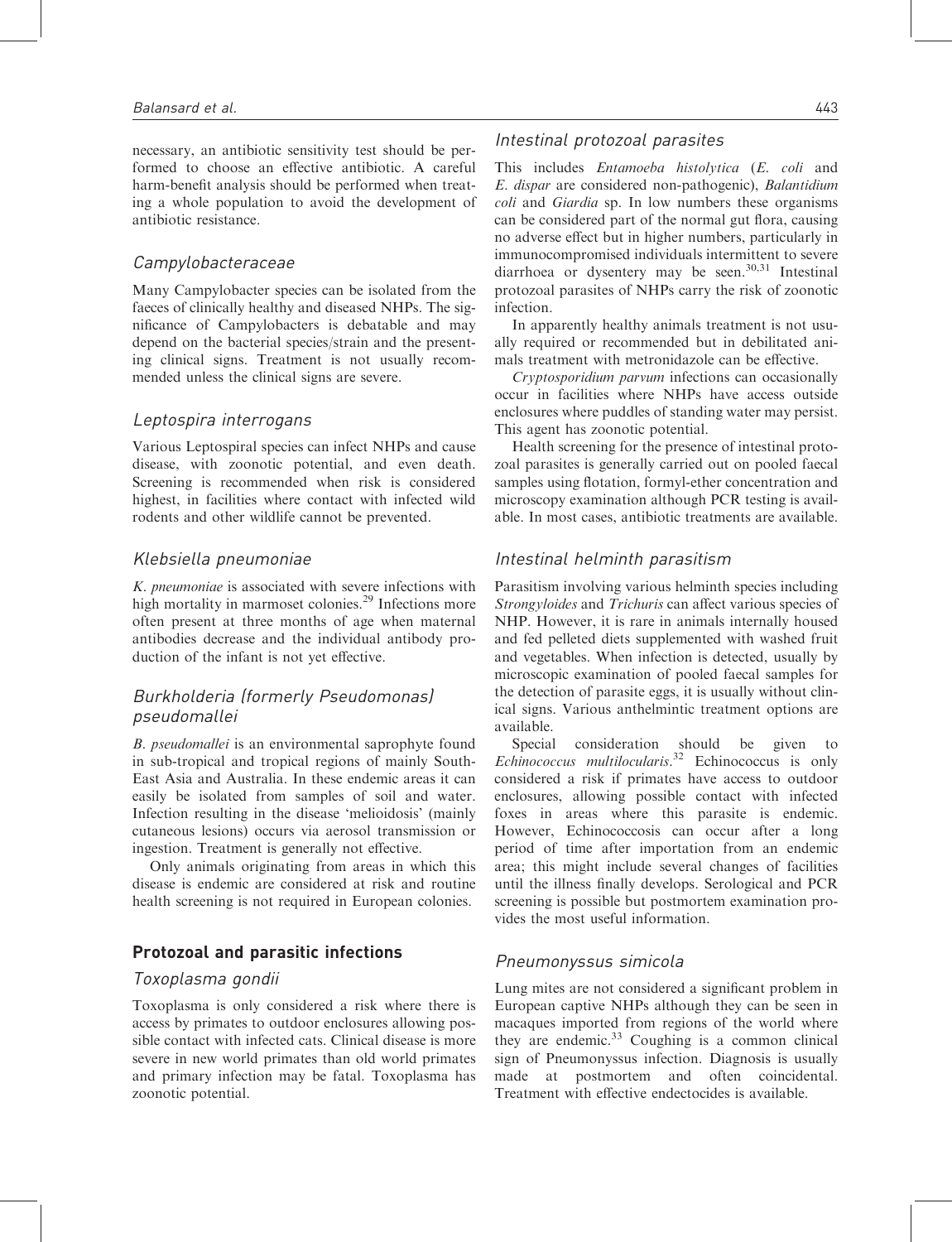## **Ectoparasites**

As in other mammals, mites and lice are a theoretical risk in NHP. Especially in outdoor facilities, an ectoparasiticide programme should be implemented.

# Fungal infections

Dermatophytosis, usually caused by Trichophyton sp., resulting in areas of roughly circular alopecia with cutaneous inflammation around the border will normally be detected during routine clinical examination. The diagnosis can be made by collecting skin scrapings for fungal culture or microscopic examination. Trichophyton sp. are zoonotic and humans may become infected by direct contact.

## Conclusion

It is important to consider that all NHP facilities have their own specific requirements and that these recommendations should be adapted to suit local needs. These requirements will depend on the geographical location, regulatory requirements, prevalent endemic organisms and the research undertaken.

This review is not exhaustive and continuous efforts to increase the knowledge of infectious diseases of NHPs should be undertaken. Regular monitoring of scientific developments in this field is required for the optimal management of NHP colonies. We encourage other authors to update this guidance as necessary.

#### Declaration of Conflicting Interests

The author(s) declared no potential conflicts of interest with respect to the research, authorship, and/or publication of this article.

#### Funding

The author(s) disclosed receipt of the following financial support for the research, authorship, and/or publication of this article: FELASA.

#### ORCID iD

Jan AM Langermans D https://orcid.org/0000-0002-4806-4412

#### References

- 1. Weber H, Berge E, Finch J, et al. Health monitoring of nonhuman primate colonies. Recommendations of the Federation of European Laboratory Animal Science Associations (FELASA) Working Group on Nonhuman Primate Health accepted by the FELASA Board of Management, 21 November 1998. Lab Anim 1999; 33: S3–S18.
- 2. Scheer (Scientific Committee on Health, Environmental and Emerging Risks). Final Opinion on 'The need for non-

human primates in biomedical research, production and testing of products and devices (update 2017)', [http://ec.](http://ec.europa.eu/environment/chemicals/lab_animals/pdf/Scheer_may2017.pdf) [europa.eu/environment/chemicals/lab\\_animals/pdf/](http://ec.europa.eu/environment/chemicals/lab_animals/pdf/Scheer_may2017.pdf) [Scheer\\_may2017.pdf](http://ec.europa.eu/environment/chemicals/lab_animals/pdf/Scheer_may2017.pdf) (2017).

- 3. Morton WR, Agy MB, Capuano SV, et al. Specific pathogen-free macaques: definition, history, and current production. ILAR J 2008; 49: 137–144.
- 4. Bailey C and Mansfield K. Emerging and reemerging infectious diseases of nonhuman primates in the laboratory setting. Vet Pathol 2010; 47: 462–481.
- 5. Yee JL, Vanderford TH, Didier ES, et al. Specific pathogen free macaque colonies: a review of principles and recent advances for viral testing and colony management. J Med Primatol 2016; 45: 55–78.
- 6. Roberts JA and Andrews K. Nonhuman primate quarantine: its evolution and practice. ILAR J 2008; 49: 145–156.
- 7. Eberle R and Jones-Engel L. Understanding primate herpes viruses. J Emerg Dis Virol 2017; 3.
- 8. Huff JL and Barry PA. B-virus (Cercopithecine herpesvirus 1) infection in humans and macaques: potential for zoonotic disease. Emerg Infect Dis 2003; 9: 246–250.
- 9. Tischer BK and Osterrieder N. Herpesviruses: a zoonotic threat? Vet Microbiol 2010; 140: 266–270.
- 10. Weigler BJ, Hird DW, Hilliard JK, et al. Epidemiology of cercopithecine herpesvirus 1 (B virus) infection and shedding in a large breeding cohort of rhesus macaques. J Infect Dis 1993; 167: 257–263.
- 11. Matz-Rensing K, Jentsch KD, Rensing S, et al. Fatal Herpes simplex infection in a group of common marmosets (Callithrix jacchus). Vet Pathol 2003; 40: 405–411.
- 12. Wolf RF, Rogers KM, Blewett EL, et al. A naturally occurring fatal case of Herpesvirus papio 2 pneumonia in an infant baboon (Papio hamadryas anubis). J Am Assoc Lab Anim Sci 2006; 45: 64–68.
- 13. Ishikawa K, Fukasawa M, Tsujimoto H, et al. Serological survey and virus isolation of simian T-cell leukemia/T-lymphotropic virus type I (STLV-I) in nonhuman primates in their native countries. Int J Cancer 1987; 40: 223–239.
- 14. Willy ME, Woodward RA, Thornton VB, et al. Management of a measles outbreak among Old World nonhuman primates. Lab Anim Sci 1999; 49: 42–48.
- 15. Mätz-Rensing K and Bleyer M. Viral diseases of common marmosets. In: Marini RP, Wachtman LM, Tardif SD, et al. (eds) The Common Marmoset in Captivity and Biomedical Research. Cambridge, MA: Academic Press, 2019, pp.251–264.
- 16. Dupinay T, Gheit T, Roques P, et al. Discovery of naturally occurring transmissible chronic hepatitis B virus infection among Macaca fascicularis from Mauritius Island. Hepatology 2013; 58: 1610–1620.
- 17. Dogadov DI, Korzaya LI, Karlsen AA, et al. Molecular genetic identification of isolates of the hepatitis A virus (HAV) from monkeys at Adler Primate Center. J Med Primatol 2018; 47: 87–92.
- 18. Orba Y, Sasaki M, Yamaguchi H, et al. Orthopoxvirus infection among wildlife in Zambia. J Gen Virol 2015; 96: 390–394.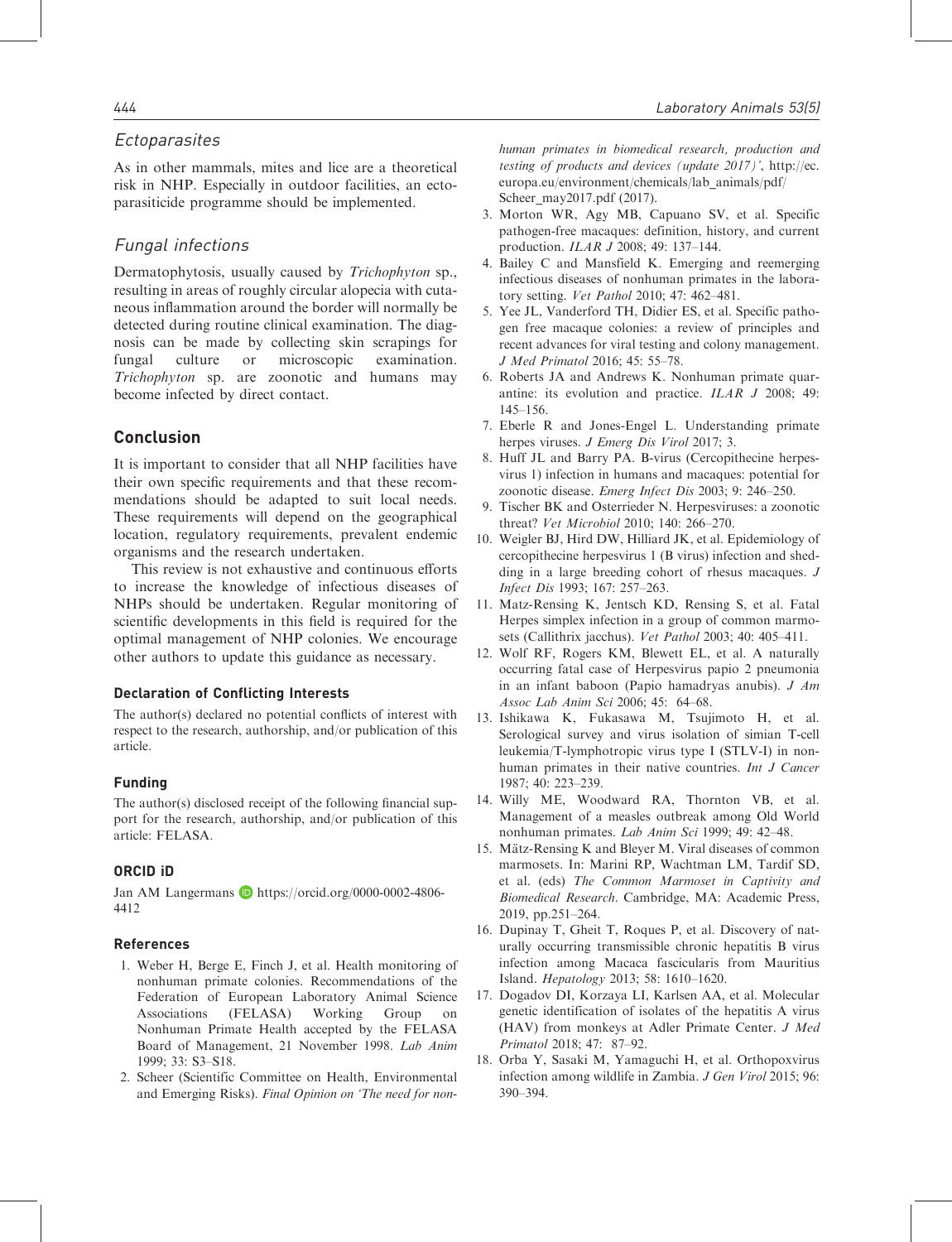- 19. Sutherland SD, Almeida JD, Gardner PS, et al. Rapid diagnosis and management of parainfluenza I virus infection in common marmosets (Callithrix jacchus). Lab Anim 1986; 20: 121–126.
- 20. Panarella ML and Bimes RS. A naturally occurring outbreak of tuberculosis in a group of imported cynomolgus monkeys (Macaca fascicularis). J Am Assoc Lab Anim Sci 2010; 49: 221–225.
- 21. Matz-Rensing K, Hartmann T, Wendel GM, et al. Outbreak of tuberculosis in a colony of Rhesus Monkeys (Macaca mulatta) after possible indirect contact with a human TB patient. J Comp Pathol 2015;  $153 \cdot 81 - 91$
- 22. Bushmitz M, Lecu A, Verreck F, et al. Guidelines for the prevention and control of tuberculosis in non-human primates: recommendations of the European Primate Veterinary Association Working Group on Tuberculosis. J Med Primatol 2009; 38: 59–69.
- 23. Lyashchenko KP, Greenwald R, Esfandiari J, et al. PrimaTB STAT-PAK assay, a novel, rapid lateral-flow test for tuberculosis in nonhuman primates. Clin Vaccine Immunol 2007; 14: 1158–1164.
- 24. Vervenne RA, Jones SL, van Soolingen D, et al. TB diagnosis in non-human primates: comparison of two interferon-gamma assays and the skin test for identification of Mycobacterium tuberculosis infection. Vet Immunol Immunopathol 2004; 100: 61–71.
- 25. Via LE, Weiner DM, Schimel D, et al. Differential virulence and disease progression following Mycobacterium tuberculosis complex infection of the common marmoset (Callithrix jacchus). Infect Immun 2013; 81: 2909–2919.
- 26. Wolfensohn S. Shigella infection in macaque colonies: case report of an eradication and control program. Lab Anim Sci 1998; 48: 330–333.
- 27. Bielli M, Lauzi S, Pratelli A, et al. Pseudotuberculosis in marmosets, tamarins, and Goeldi's monkeys (Callithrichidae/Callimiconidae) housed at a European zoo. J Zoo Wildl Med 1999; 30: 532–536.
- 28. Zhao N, Li M, Amer S, et al. Mortality in captive Rhesus Monkeys (Macaca mulatta) in China due to infection with Yersinia pseudotuberculosis Serotype O:1a. Ecohealth 2016; 13: 597–601.
- 29. Pisharath HR, Cooper TK, Brice AK, et al. Septicemia and peritonitis in a colony of common marmosets (Callithrix jacchus) secondary to Klebsiella pneumoniae infection. Contemp Top Lab Anim Sci 2005; 44: 35–37.
- 30. Saleh MN, Thomas JE, Heptinstall JR, et al. Immunologic detection of Giardia duodenalis in a specific pathogen-free captive olive baboon (Papio cynocephalus anubis) colony. J Vet Diagn Invest 2017; 29: 916–919.
- 31. Zanzani SA, Gazzonis AL, Epis S, et al. Study of the gastrointestinal parasitic fauna of captive non-human primates (Macaca fascicularis). Parasitol Res 2016; 115: 307–312.
- 32. Tappe D, Brehm K, Frosch M, et al. Echinococcus multilocularis infection of several Old World monkey species in a breeding enclosure. Am J Trop Med Hyg 2007; 77: 504–506.
- 33. Johnson AL, Simonek GD and Keesler RI. Fatal pulmonary acariasis in an aged indoor rhesus macaque (Macaca mulatta). J Med Primatol 2017; 46: 90–92.

## **Résumé**

La similarité génétique et biologique entre les primates non humains et les humains a assuré le maintien de l'utilisation des primates dans la recherche biomédicale où d'autres espèces ne peuvent pas être utilisées. Les programmes de surveillance sanitaire des primates non humains fournissent une approche visant à surveiller et à contrôler les agents endémiques et entrants susceptibles de provoquer des maladies zoonotiques et anthroponotiques ou d'interférer avec les résultats de recherche. Les recommandations FELASA ont été publiées en 1999. Elles visaient à mettre en place une approche harmonisée des programmes de surveillance sanitaire des primates non humains. Les progrès scientifiques et technologiques, la compréhension des primates non humains et l'évolution de la microbiologie ont rendu nécessaire d'examiner et de remplacer les recommandations actuelles.

Ces nouvelles recommandations s'adressent aux utilisateurs et aux éleveurs de primates non humains communément utilisés; à savoir le macaque rhésus (Macaca mulatta) et le macaque cynomolgus (Macaca fascicularis). D'autres espèces sont en outre incluses, dont le Callithrix jacchus (ouistiti commun), le Saimiri sciureus (singe écureuil) et d'autres. Les aspects importants et difficiles des programmes de surveillance sanitaire des primates non humains sont abordés, notamment les protocoles de gestion pour maintenir et amétiorer l'état de santé, les stratégies et procédures de dépistage, les rapports de santé et la certification. Des informations sur les micro-organismes spécifiques et la fréquence des analyses recommandées sont également fournies.

## Abstract

Die genetische und biologische Ähnlichkeit zwischen nicht-menschlichen Primaten und dem Menschen hat für eine kontinuierliche Verwendung von Primaten in der biomedizinischen Forschung gesorgt, wenn andere Arten nicht verwendet werden können. Gesundheitsmonitoring-Programme für nicht-menschliche Primaten bieten einen Ansatz zur Uberwachung und Kontrolle sowohl endemischer als auch eingeführter Erreger, die